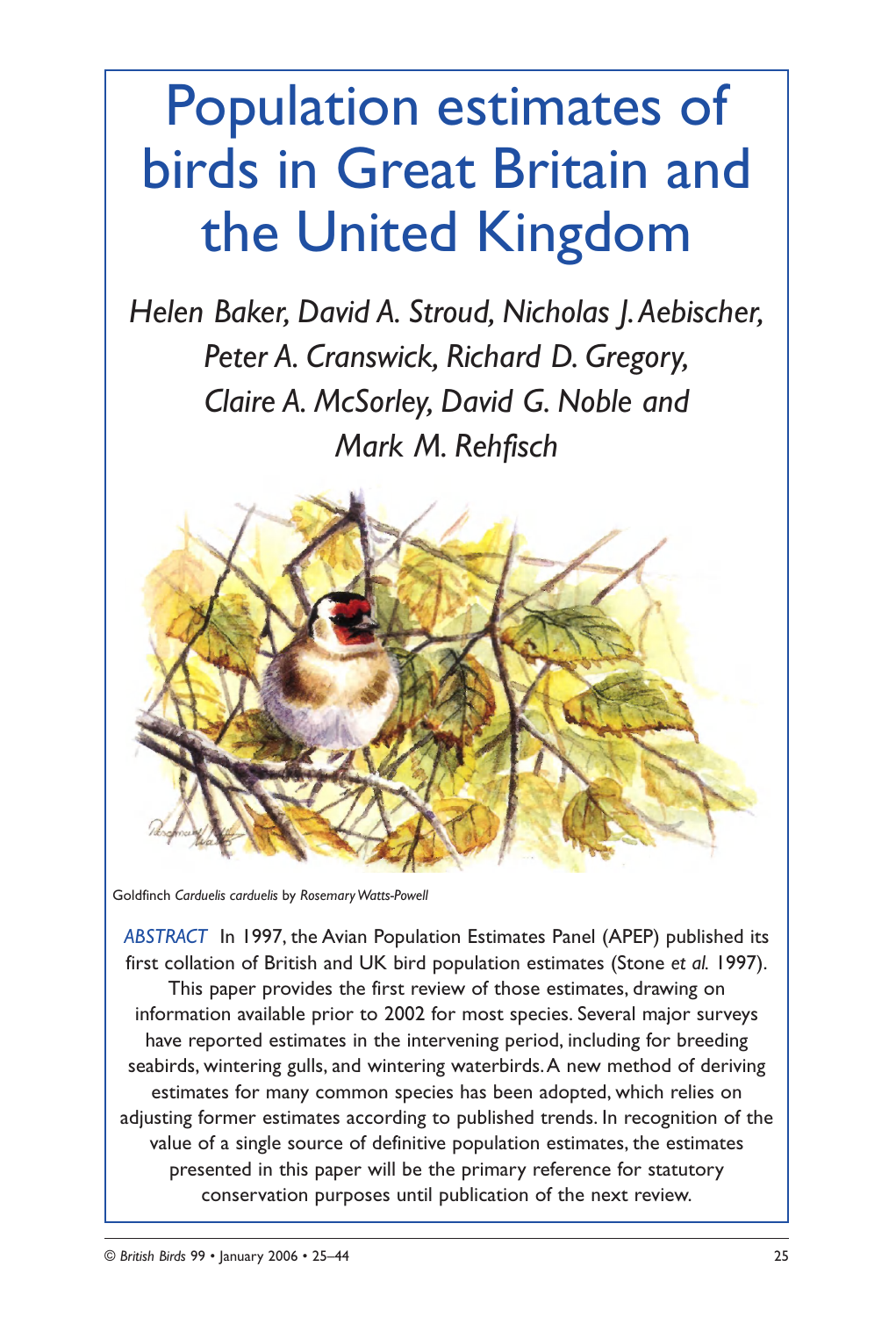The principle of using qualifying thresh-<br>
olds (e.g. 1% of a population) as a mechanism to identify important areas for<br>
protecting birds and their habitats has been olds (e.g. 1% of a population) as a mechprotecting birds and their habitats has been widely adopted in international conservation practice. Wetlands of International Importance (Ramsar sites) may be designated if they support 1% or more of the biogeographical population of a waterbird species (Ramsar Convention Secretariat 1999; Wetlands International 2002) and Important Bird Areas (IBA) may be identified on a similar basis for a wider variety of species (Heath & Evans 2000). In the UK, sites may be classified as Special Protection Areas (SPA), to meet the requirements of the EU Birds Directive (79/409/EEC), if they support 1% or more of the national population of a species listed in Annex I to the Directive (rare and vulnerable species within Europe) or 1% or more of the biogeographical population of a regularly occurring migratory species, or are important for other characteristics (JNCC 1999). At a national level, Sites of Special Scientific Interest (SSSI) in Britain and Areas of Special Scientific Interest (ASSI) in Northern Ireland may be designated, among other reasons, if an area supports 1% or more of the national population of any species (NCC 1989). In the UK, national populations have been defined as 'Great Britain (GB)' and 'All-Ireland' respectively, the latter being Northern Ireland and the Republic of Ireland combined (Stroud *et al*. 2001).

Trends in numbers of birds may be derived from national population estimates that are based on periodic or annual surveys. For many rarer species and other species surveyed infrequently, trends are derived from and reported with the results of each national survey. For many common species, annual monitoring schemes such as the BTO/JNCC/RSPB Breeding Bird Survey (BBS), the JNCC Seabird Monitoring Programme (SMP) and BTO/WWT/ RSPB/JNCC Wetland Bird Survey (WeBS) provide information about trends. Trends are valuable indicators of the status of bird populations and the combined trends of species in ecological groupings, such as birds of farmland, are now recognised as valuable 'quality of life' indicators (UK Government 1999). This paper aims to provide definitive national population estimates; information on trends is published elsewhere, e.g. Pollitt *et al.* 2003, Crick *et al.* 2004, Mitchell *et al.* 2004, Raven *et al.* 2004.

Since the Avian Population Estimates Panel (APEP) published its first list (Stone *et al*. 1997; hereafter referred to as the APEP97 list), many new surveys have been completed or initiated, largely under the Statutory Conservation Agencies/RSPB Annual Breeding Bird Survey (SCARABBS), but large-scale census of many of our commoner breeding species has not been undertaken. To overcome this gap, previous estimates for commoner species, typically derived from Gibbons *et al*. (1993; hereafter referred to as *1988–91 Atlas*), have been adjusted wherever possible in accordance with published trends. Another significant update to the APEP97 list is the inclusion of revised estimates for nonbreeding waterbirds, following major analyses and reviews of a suite of surveys and reports, such as WeBS and national goose surveys (Kershaw & Cranswick 2003; Rehfisch *et al*. 2003b). In addition, new estimates from *Seabird 2000* (Mitchell *et al.* 2004) are also included.

The APEP97 list attempted both to widen the use of unpublished data and to reduce the inevitable confusion caused by having population estimates published in a wide range of papers and reports. In this current list we have limited the use of unpublished information as far as possible in order to improve accessibility to specific information, to establish a clearer audit of information, and thus to improve confidence in the population estimates presented. In recognition of the value of a single source of definitive population estimates, those presented in this paper will be the primary reference for statutory conservation purposes until revised (planned for 2008). However, for a small number of rarer species of high conservation concern, estimates may be adopted for statutory use earlier than they appear in the APEP list.

# *The Avian Population Estimates Panel*

The Panel comprises representatives of the British Trust for Ornithology (BTO), the Game Conservancy Trust (GCT), the Joint Nature Conservation Committee (JNCC), the Royal Society for the Protection of Birds (RSPB) and The Wildfowl & Wetlands Trust (WWT).

## *Coverage*

## *Species coverage*

All regular breeding, passage or wintering species on the British List (see www.bou.org.uk) in categories A to C (including non-native species), and for which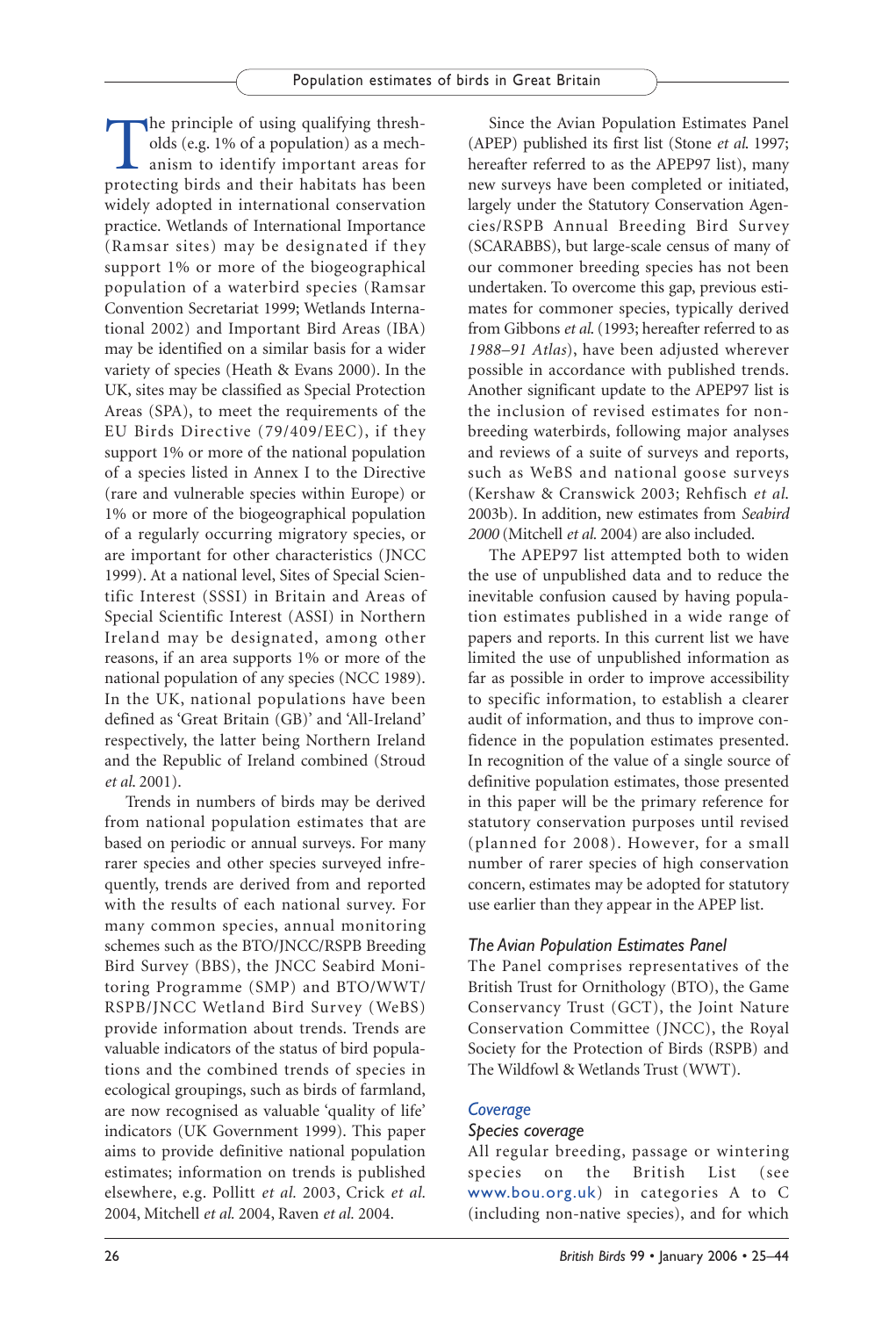estimates were available, were considered. Scarce migrants, with the exception of Aquatic Warbler *Acrocephalus paludicola* and those that have breeding populations, and vagrants were excluded. Recognised races or biogeographical populations of some species have been considered separately, for example many of the geese and the Fair Isle race of Wren *Troglodytes troglodytes fridariensis*.

## *Geographical coverage*

Estimates were collated for GB and the UK. For this purpose, GB included England, Scotland, Wales, and the Isle of Man, but excluded the Channel Islands. Estimates for the UK combined those for GB with those for Northern Ireland. This approach was consistent with that adopted for the APEP97 list. However, as the new list will have a formal statutory use in the UK, including as a source for deriving national 1% thresholds, the inclusion of the Isle of Man was problematic. To overcome this, GB estimates for a few key species, including Hen Harrier *Circus cyaneus*, Peregrine Falcon *Falco peregrinus* and Red-billed Chough *Pyrrhocorax pyrrhocorax*, were compiled to exclude the Isle of Man (noted in the list) and separate estimates for the Isle of Man have been listed for completeness. The UK estimates for these species include the Isle of Man. For the great majority of species, the inclusion of the relatively small populations in the Isle of Man did not affect the totals sufficiently to affect any derived thresholds; consequently, for the majority of species listed, GB includes the Isle of Man.

## *Seasonal coverage*

It was not possible to give population estimates for all species in all seasons. However, for some groups of species both breeding and wintering estimates are given, to provide information for implementing conservation policy, and to reflect the fact that numbers of birds present in different seasons may be influenced by migration and may involve different biogeographical populations. For a small number of species that occur principally during migration periods, we have presented estimates for either spring or autumn. For all other species, the term 'wintering' refers to the non-breeding period.

## *Population estimates*

### *Sources of population estimates*

The majority of estimates included in this paper

were taken from the most contemporary original published sources available, or from papers accepted for publication in scientific journals. A key difference from the APEP97 list was that some estimates were adjusted according to the best available published population trends (detailed below); in these cases, both the original source and the trend used are indicated in the list. Some of the estimates were extrapolated from published information to provide fuller geographical coverage and these are clearly distinguished.

## *Common breeding birds*

A variety of sources of estimates for common breeding birds were drawn upon, but two were of particular significance: the *1988–91 Atlas* and *Seabird 2000*.

The *1988–91 Atlas* was the source of estimates for many species published in the APEP97 list. This remained the case, but with a significant change in approach: for many species we have used the best available smoothed trends to adjust previous estimates. The principal source of these trends was the BTO/JNCC *Breeding Birds in the Wider Countryside Report* (Crick *et al.* 2004). For species that occur throughout the UK, the analysis for the trend adjustment was done at the UK level and the ratio of the GB to UK population in APEP97 was then used to derive adjusted GB estimates.

The updated figure for Red Grouse *Lagopus lagopus* was obtained by multiplying the *1988–91 Atlas* figure of 250,000 pairs by the 1990–2000 change estimated from the GCT's National Gamebag Census, based on 205 UK upland estates that contributed data on grouse bags during this period. The Gamebag Census trend in bag/km2 was adjusted to reflect the trend in grouse abundance using the relationship between bag and density described in Hudson (1992).

*Seabird 2000* was the third complete seabird census conducted in Great Britain and Ireland (including the Channel Islands and Isle of Man). In contrast to previous national censuses, inland colonies of Great Cormorants *Phalacrocorax carbo*, gulls and terns were surveyed. Estimates of breeding seabirds were made from counts of birds or nest areas, or using 'playback' methods for burrowing nocturnal species (Ratcliffe *et al.* 1998). A full description of counting methods and count units is given in Mitchell *et*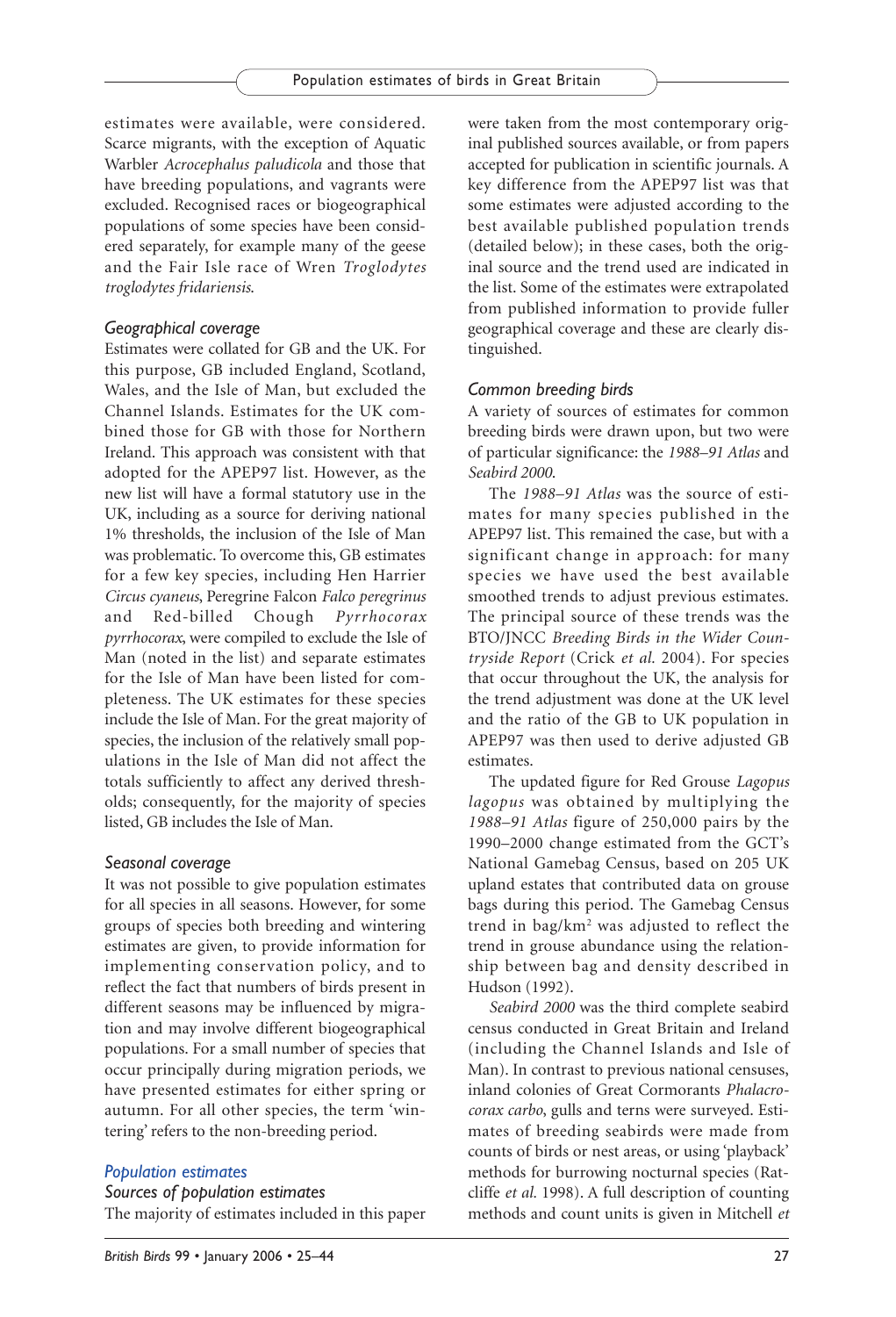*al.* (2004). Owing to problems arising from lack of site fidelity, the majority of terns were surveyed within a single year (2000). A complete census of Northern Gannets *Morus bassanus* was not undertaken for *Seabird 2000*, but a national survey was carried out in 2003–04 and we have favoured the use of the estimates from the latter (Wanless *et al.* 2005).

## *Rare breeding birds*

Published estimates from SCARABBS or, when these are not available, estimates derived from published reports of the Rare Breeding Birds Panel (RBBP) have been used. To take natural fluctuation into account we have typically presented the means of published RBBP estimates from the five-year period 1998–02. For most species, a range is given representing a minimum (confirmed pairs or other appropriate breeding unit) and a maximum (representing the sum total of confirmed, probable and possible breeding pairs/units). For some species this was not possible and a single value represents a 'best estimate'. A few species are intermittent breeders in the UK and have five-year means of less than one, so we have expressed the populations of these as 0–1 pairs/units. However, species with five-year means of less than one *and* that bred only in one year of the five-year period used were excluded. Estimates for rarer breeding seabirds were taken from Mitchell *et al.* (2004).

## *Wintering birds*

Two key papers containing new national population estimates allowed us to include the most recent GB estimates for many non-breeding waterbirds (Kershaw & Cranswick 2003 and Rehfisch *et al*. 2003b). The UK estimates for waders were calculated using the same methods for the GB estimates, but with inclusion of data from Northern Ireland (Rehfisch *et al*. 2003a,b). UK estimates for waterfowl were derived either from collation of GB and NI estimates or from extrapolation of the GB estimate using a multiplier based on the ratio of populations in GB and UK derived from the APEP97 list. NI estimates for waterfowl were derived primarily from WeBS (Pollitt *et al*. 2000).

Estimates for non-breeding gulls came from the 1993 BTO Winter Gull Roost Survey, as in the APEP97 list. However, the 1993 survey has since been fully analysed and published leading to slight revisions in figures for gulls (Burton *et al*. 2003). Nonetheless, the estimates for gulls

remain minima as a result of incomplete coverage and the data being unsuitable for extrapolation.

Population estimates and trends for wintering populations of non-waterbirds are rarely produced and we chose to repeat most of the estimates reported in the APEP97 list, based largely on the BTO *Winter Atlas* (Lack 1986).

## *Passage birds*

At present, population estimates for waterbirds on passage are of limited value because turnover of individuals may be high in some species and hence the accuracy of estimates is low. For this reason, APEP decided to largely exclude passage population estimates until further work to improve methods of estimation is completed. Some species occur only during passage periods, however, so despite the possible poor quality of the data, we have reported estimates for these species. For waterbirds, the figures are derived from the most recent five-year peak mean from the WeBS; the rounded counts are adjusted to take account of WeBS coverage by multiplying by two for GB and four for NI (see APEP97 for fuller explanation). The estimate for Aquatic Warbler was derived from a variety of sources, including relevant County Bird Reports.

## *Units of population measure*

For the majority of species, the simplest units of population measure – individuals and pairs – are appropriate ways to express population estimates. However, for species with more complex breeding biology, or where the identification of discrete 'pairs' is difficult, it is useful to describe the population in other units, as identified in table 1.

## *Rounding conventions*

If population estimates were rounded in the source publication, these rounded figures have been given here. When (non-rounded) estimates were of high reliability (code 1 or 2; see below) then the exact published estimate has been reproduced. However, for estimates of poor reliability (code 3) we adopted the following rounding convention (consistent with the APEP97 list): >1,000,000 to nearest 100,000; 100,000–1,000,000 to nearest 10,000; 10,000–100,000 to nearest 1,000; 1,000–10,000 to nearest 100; 100–1,000 to the nearest 10; <100 as published.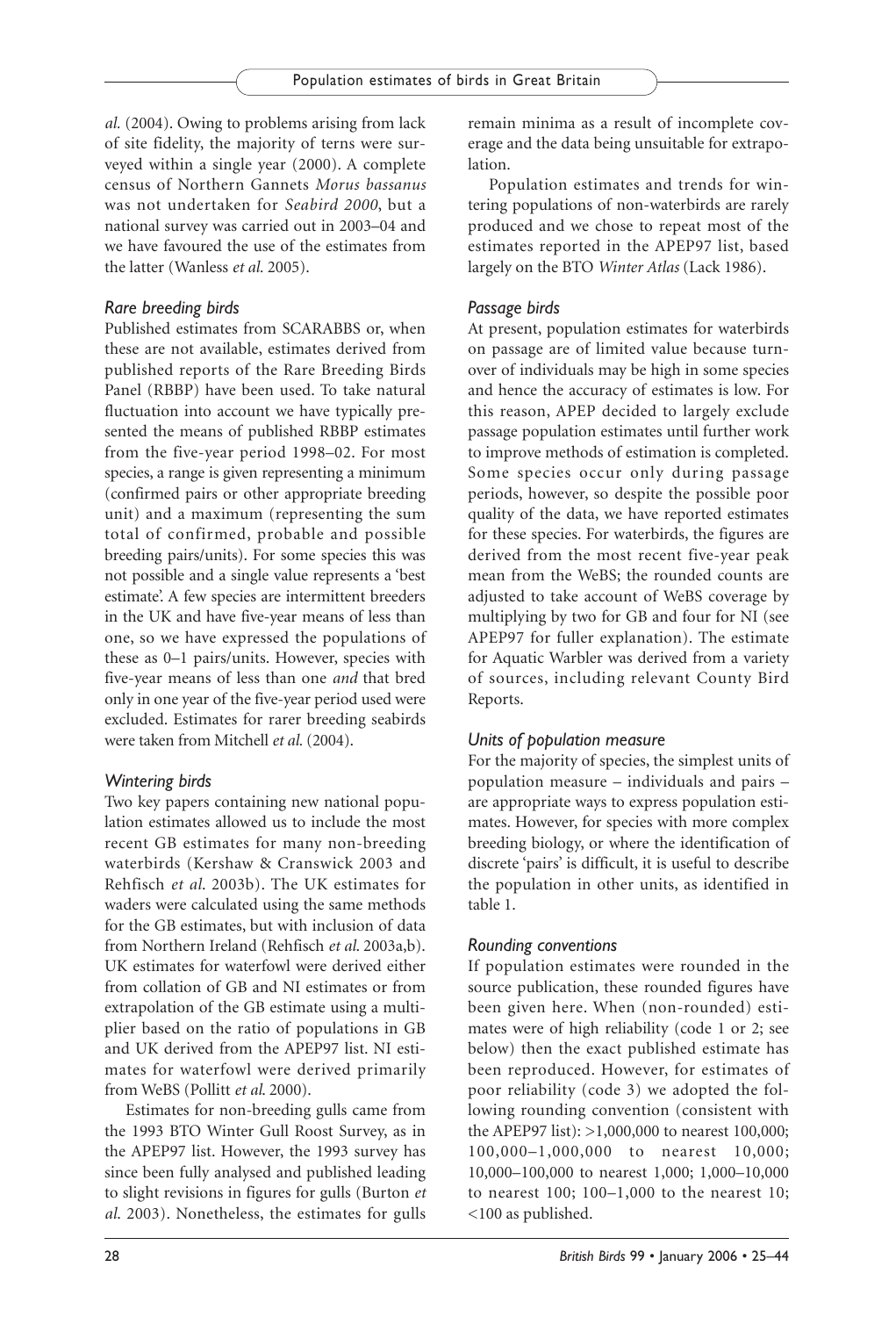# *Using the table*

# *Type of estimate*

- Best estimate (Best est.): the best available single figure or range.
- Five-year mean (5-y mean): the average minimum–maximum of published RBBP figures for 1996–00 or the five-year peak mean for non-breeding waterbirds.
- Best estimate with 95% confidence limits (95%): estimates derived from sample surveys in which confidence limits could be calculated.
- Minimum (Min.): for estimates where insufficient data exist to provide an accurate estimate, but where that given is known to be a considerable underestimate.

## *Derivation (Der)*

Numbered from 1 to 7 with following meanings (estimates may be derived from a combination of these):

- $1 =$  complete count a full or near-full census;
- $2 =$  expert estimate the best estimate in the opinion of experts studying the population of the species concerned;
- $3 =$  compilation an estimate derived from a number of sources;
- $4 =$  extrapolation derived from extrapolating from sample surveys and methods based on abundance and distribution data (see above);
- $5 =$  extrapolation derived from extrapolating from an existing estimate using the most representative smoothed trend available; either Common Birds Census (CBC), Breeding Bird Survey (BBS) or a combined CBC/BBS trend;
- $6 =$  extrapolation derived from extrapolating from an existing estimate using the National Gamebag Census trend (see above);
- $7 =$  extrapolation derived from extrapolating from an existing estimate using the Waterways Bird Survey smoothed 1974–00 trend.

## *Reliability (Rel)*

A simple reliability score has been included in the list of estimates, where 1 is good and 3 is poor; this relates to the reliability of the estimate at the time it was made. This score is a judgment by APEP and is intended to indicate one aspect of the quality of an estimate. Quality also depends on how recently the estimate was made and its derivation; consequently, a judgment on the *overall* quality of any one estimate should take all these factors into account.

## *Change (+/-)*

The column headed '+/-' in the list indicates where, in the opinion of APEP, the estimate given is either an under- or overestimate of the current population as a result of changes since the estimate was made; it does not reflect the reliability of the listed estimate. This is used typically when the estimate provided is old and the current population is thought, on the basis of available information and/or expert opinion, to have changed and is now either larger (+) or smaller (-) than that reported in this list.

## *Use of data*

In the opinion of APEP, the estimates presented in the list were the best available at the time of collation. The population estimates were from a number of different surveys with different methods and, in some cases, additional calculations have been made. For this reason, comparisons between figures presented here and those in other sources should be made with caution. Before drawing any conclusions, it is important to pay careful attention to the date of the estimate, its assessed reliability, its method of collection and analytical derivation, and its source. In particular, it is not always possible to derive a Northern Ireland estimate by simply subtracting the GB estimate from the UK estimate. This is because the NI populations are often so small that their identity is lost in the rounding of the other estimates.

Conclusions about population trends should not generally be drawn from the comparison of estimates for the same species between the APEP97 list and the present list. For example, the wintering wader population estimates presented here tend to be systematically higher than those in the APEP97 list, owing to a new method of calculation that estimates the size of any missing counts (Rehfisch *et al.* 2003b). Trend information is published elsewhere, but when this is lacking it may be possible to gain some understanding of population change from the lists, although this requires caution; a review of the methods of derivation is necessary to ensure that the comparison is valid.

The APEP list will be used as a source for deriving national 1% estimates. However, there are a number of rules that need to be applied and these rules, along with thresholds, will be published elsewhere (for example, by JNCC for statutory use).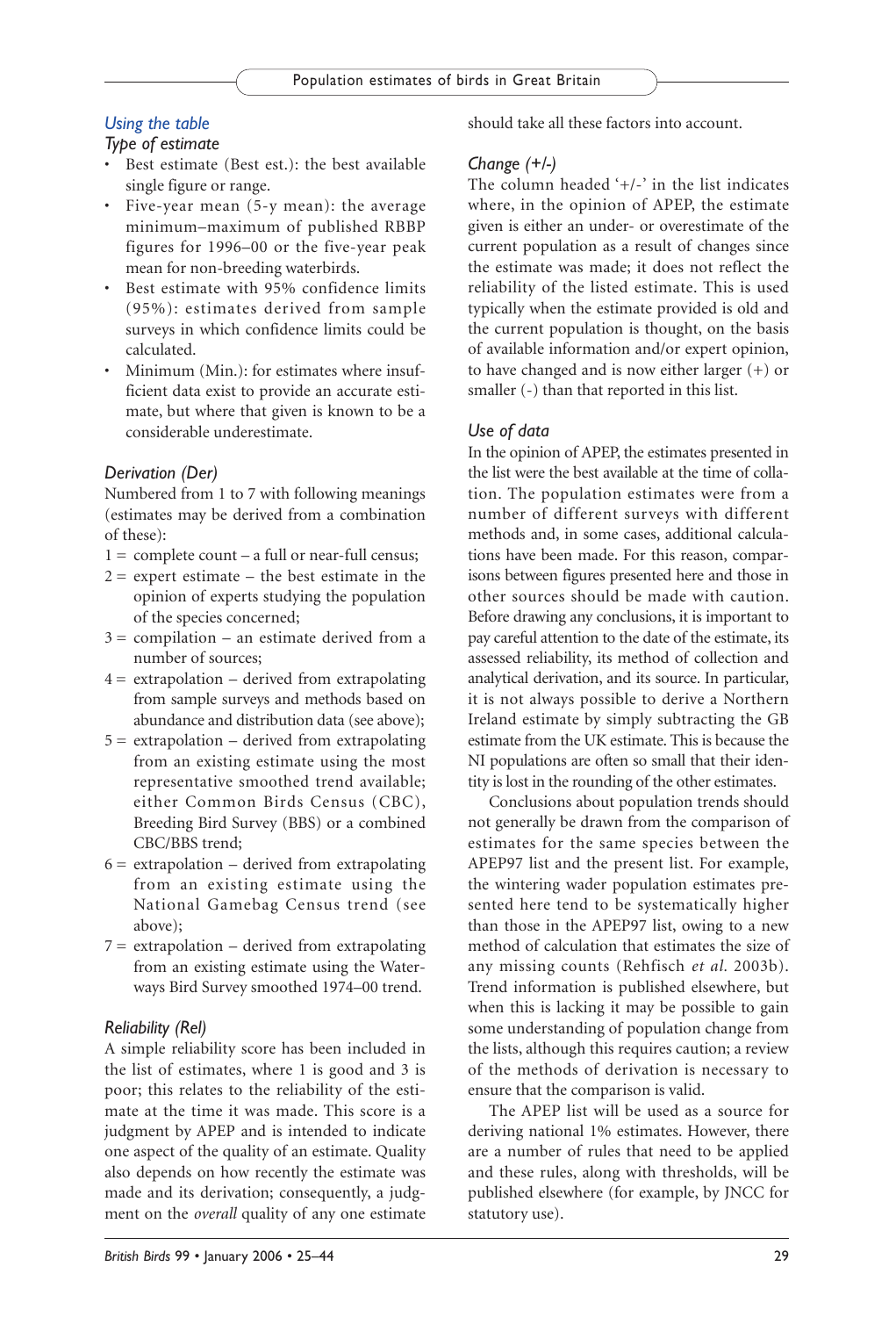**Table 1.** Population estimates of birds in Great Britain and the United Kingdom.

Key to table as follows. Region: (GB = Great Britain; GB\* = GB excluding Isle of Man; IoM = Isle of Man; UK = United Kingdom). Season: A = Autumn migration; B = Breeding; S = Spring migration; W = Wintering. Unit: A = individual adults; F = females; I = individuals; M = males; N = nests; P = pairs; T = territories;  $TP =$  territorial pairs; W = wild pairs.  $+/- +$  = population known to be larger than estimate listed, but no better estimate available (++ = considerably larger); - = population known to be smaller than estimate listed, but no better estimate available.

Type (Type of estimate): See 'Using the table' for full explanation. Rel (Reliability): 1 (good) to 3 (poor); see text for full explanation. Der (Derivation): See 'Using the table' for full explanation. Ref: numbers refer to those given in References. Note: Numbers refer to the footnote of the table.

| Species/population                 |           | Region Season | Number        | Unit         | Date<br>$+/-$ | Type           |                |                | Rel Der Ref Note |              |
|------------------------------------|-----------|---------------|---------------|--------------|---------------|----------------|----------------|----------------|------------------|--------------|
| Mute Swan                          | GB        | B             | 5,299         | ${\bf P}$    | 1990          | Best est.      | <sup>1</sup>   |                | 1,4 16,28        |              |
|                                    |           | W             |               |              |               |                |                |                |                  |              |
| Cygnus olor                        | <b>GB</b> |               | 37,500        | I            | 1994-99       | 5-y mean 2     |                | $\mathbf{1}$   | 33               |              |
|                                    | UK        | B             | 28,000-30,000 | А            | 1988-91       | Best est.      | $\overline{2}$ |                | 1,4 16,23        |              |
|                                    | UK        | W             | 43,500        | Ι            | 1994-99       | 5-y mean 2     |                | $\mathbf{1}$   | 33               |              |
| Bewick's Swan                      | GB        | W             | 8,070         | I            | 1994-99       | $5-y$ mean $1$ |                | $\overline{4}$ | 33               |              |
| Cygnus columbianus                 | UK        | W             | 8,240         | I            | 1994-99       | $5-y$ mean $1$ |                | 3,4            | 33               |              |
|                                    | <b>GB</b> | B             | $3 - 7$       | W            | 1996-2000     |                |                | 3              | 51               |              |
| Whooper Swan                       | GB        | W             |               |              | 1994-99       | 5-y mean 2     |                | $\overline{4}$ | 33               |              |
| Cygnus cygnus                      |           |               | 5,720         | I            |               | 5-y mean 1     |                |                |                  |              |
|                                    | UK        | B             | $3 - 7$       |              | W 1996-2000   | 5-y mean 2     |                | 3              | 51               |              |
|                                    | UK        | W             | 6,920         | Ι            | 1994-99       | $5-y$ mean $1$ |                | $\overline{4}$ | 33               |              |
| 'Taiga' Bean Goose                 | GB        | W             | 400           | I            | 1994-99       | $5-y$ mean $1$ |                | 1              | 33               |              |
| Anser fabalis fabalis              | UK        | W             | 400           | Ι            | 1994-99       | $5-y$ mean $1$ |                | 1              | 33               |              |
|                                    | GB        | W             |               | I            | 1994-99       |                | $\overline{2}$ | 3              | 33               |              |
| 'Tunda' Bean Goose                 |           |               | 100           |              |               | Best est.      |                |                |                  |              |
| Anser f. rossicus                  | UK        | W             | 100           | I            | 1994-99       | Best est.      | 2              | 3              | 33               |              |
| Pink-footed Goose                  | GB        | W             | 241,000       | I            | 1994-99       | 5-y mean 1     |                | $\mathbf{1}$   | 33               |              |
| Anser brachyrhynchus               | UK        | W             | 241,000       | I            | 1994-99       | $5-y$ mean $1$ |                | $\mathbf{1}$   | 33               |              |
| 'European' White-fronted Goose     | GВ        | W             | 5,790         | I            | 1994-99       | $5-y$ mean $1$ |                | $\mathbf{1}$   | 33               |              |
| Anser albifrons albifrons          |           |               |               |              |               |                |                |                |                  |              |
| (Baltic-North Sea)                 | UK        | W             | 5,790         | I            | 1994-99       | $5-y$ mean $1$ |                | $\mathbf{1}$   | 33               |              |
|                                    |           |               |               |              |               |                |                |                |                  |              |
| 'Greenland' White-fronted Goose GB |           | W             | 20,900        | I            | 1994-99       | 5-y mean 1     |                | $\mathbf{1}$   | 33               |              |
| Anser a. flavirostris              | UK        | W             | 21,000        | Ι            | 1994-99       | $5-y$ mean $1$ |                | $\mathbf{1}$   | 33               |              |
| Greylag Goose                      | GB        | W             | 81,900        | I            | 1994-99       | $5-y$ mean $1$ |                | $\mathbf{1}$   | 33               |              |
| Anser anser                        | UK        | W             | 81,900        | I            | 1994-99       | $5-y$ mean $1$ |                | $\,1$          | 33               |              |
| (Iceland)                          |           |               |               |              |               |                |                |                |                  |              |
|                                    | GB        | B             | 3,200         | $\mathbf{P}$ | 1997          | Best est.      | $\overline{2}$ | $\mathbf{1}$   | 40               |              |
| Greylag Goose                      |           |               |               |              |               |                | $\overline{2}$ |                |                  |              |
| (NW Scotland)                      | GB        | W             | 9,620         | Ι            | 1997          | Best est.      |                | $\mathbf{1}$   | 40               |              |
|                                    | UK        | B             | 3,200         | P            | 1997          | Best est.      | $\overline{2}$ | $\mathbf{1}$   | 40               |              |
|                                    | UK        | W             | 9,620         | I            | 1997          | Best est.      | $\overline{2}$ | $\mathbf{1}$   | 40               |              |
| Greylag Goose                      | <b>GB</b> | B             | 29,900        | А            | 1999          | Best est.      | $\overline{2}$ | $\overline{4}$ | 59               |              |
| (re-established)                   | GB        | W             | 29,900        | А            | 1999<br>÷,    | Best est.      | $\overline{c}$ | $\overline{4}$ | 59               |              |
|                                    | UK        | B             | 30,900        | А            | 1999          | Best est.      | $\overline{2}$ | $\overline{4}$ | 59               |              |
|                                    | UK        | W             | 30,900        | А            | 1999          | Best est.      | $\overline{2}$ | $\overline{4}$ | 59               |              |
| Snow Goose                         | GB        | $\, {\bf B}$  | 19            | P            | 1996-2000     | 5-y mean 3     |                | 3              | 50               | $\mathbf{1}$ |
| Anser caerulescens                 | UK        | $\, {\bf B}$  | 19            | ${\bf P}$    | 1996-2000     | 5-y mean 3     |                | 3              | 50               | $\mathbf{1}$ |
|                                    |           |               |               |              |               |                |                |                |                  |              |
| Greater Canada Goose               | GB        | B             | 82,000        | А            | 1999          | Best est.      | $\overline{c}$ | $\overline{4}$ | 59               |              |
| Branta canadensis                  | GB        | W             | 82,000        | А            | 1999          | Best est.      | $\overline{2}$ | $\overline{4}$ | 59               |              |
|                                    | UK        | B             | 82,550        | А            | 1999          | Best est.      | $\overline{2}$ | $\overline{4}$ | 59               |              |
|                                    | UK        | W             | 82,550        | А            | 1999<br>÷,    | Best est.      | $\overline{2}$ | 3,4            | 59               |              |
| <b>Barnacle Goose</b>              | GB        | W             | 45,000        | I            | 1999          | Best est.      | $\mathbf{1}$   |                | 1 11,33          |              |
| Branta leucopsis                   | GB        | W             | 1,000         | I            | 1991-99       | Best est.      | $\overline{c}$ | $\mathbf{1}$   | 33               |              |
| (E Greenland)                      | UK        | W             | 45,000        | I            | 1999          | Best est.      | $\mathbf{1}$   | $\mathbf{1}$   | 11,33            |              |
|                                    | UK        | W             | 1,120         | Ι            | 1991-99       | Best est.      | $\overline{2}$ | $\mathbf{1}$   | 33               |              |
| <b>Barnacle Goose</b>              | GB        | W             | 22,000        | Ι            | 1994-99       | 5-y mean 1     |                | $\mathbf{1}$   | 33               |              |
| (Svalbard)                         | UK        | W             | 22,000        | Ι            | 1994-99       | 5-y mean 1     |                | $\mathbf{1}$   | 33               |              |
|                                    |           |               |               |              |               |                |                |                |                  |              |
| 'Dark-bellied' Brent Goose         | GB        | W             | 98,100        | I            | 1994-99       | $5-y$ mean $1$ |                | $\mathbf{1}$   | 33               |              |
| Branta b. bernicla                 | UK        | W             | 98,100        | I            | 1994-99       | 5-y mean 1     |                | $\mathbf{1}$   | 33               |              |
| Light-bellied' Brent Goose         | UK        | W             | 20,000        | I            | 1990s         | Best est.      | $\overline{1}$ | $\mathbf{1}$   | 39               |              |
| Branta bernicla hrota              |           |               |               |              |               |                |                |                |                  |              |
| (East Canadian High Arctic)        |           |               |               |              |               |                |                |                |                  |              |
|                                    |           |               |               |              |               |                |                |                |                  |              |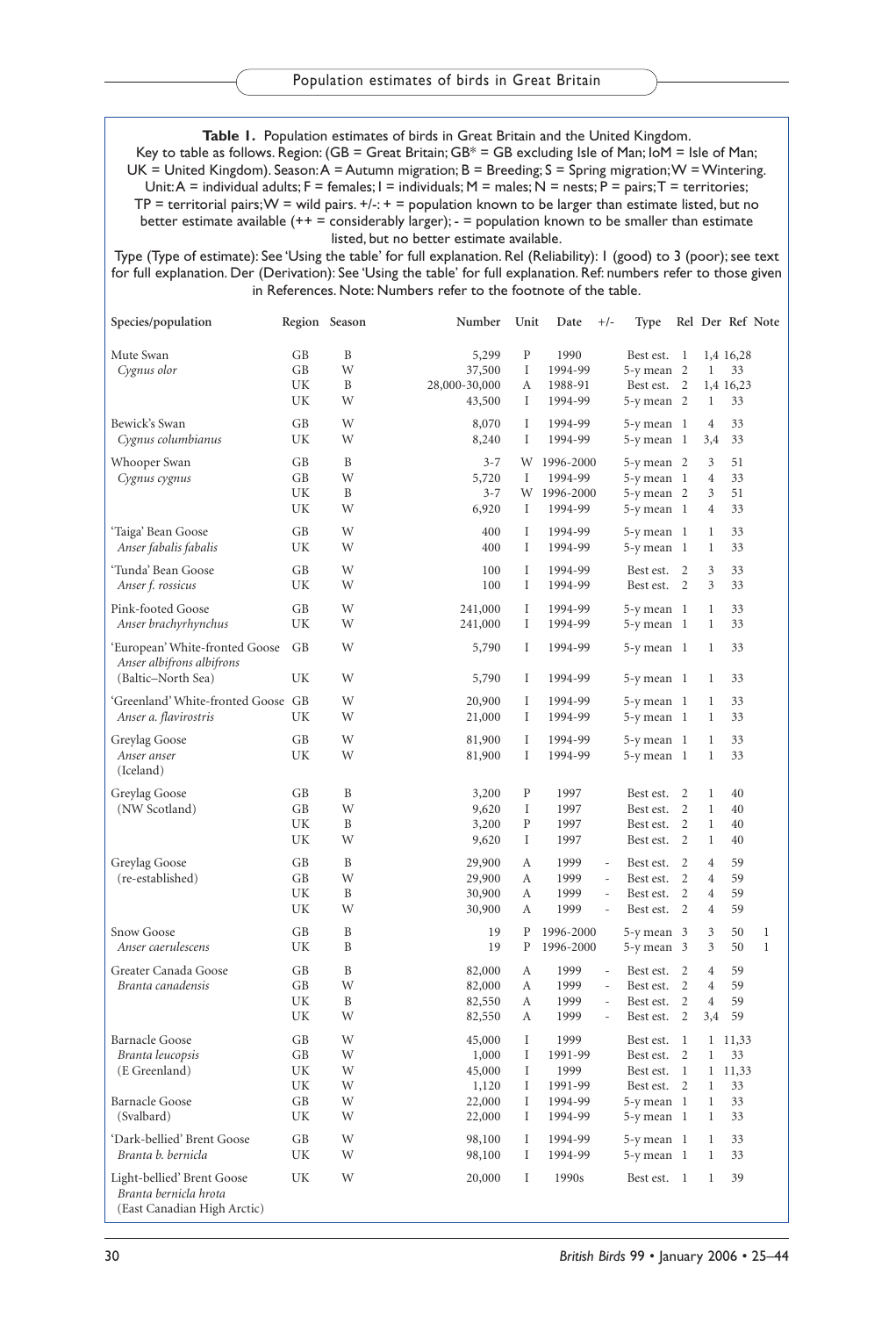| Species/population                                    |                | Region Season | Number                       | Unit           | Date<br>$+/-$                        | Type                                      |                     |                     |                | Rel Der Ref Note |
|-------------------------------------------------------|----------------|---------------|------------------------------|----------------|--------------------------------------|-------------------------------------------|---------------------|---------------------|----------------|------------------|
| 'Light-bellied' Brent Goose<br>(Svalbard/N Greenland) | GВ<br>UΚ       | W<br>W        | 2,900<br>2,900               | Ι<br>Ι         | 1994-99<br>1994-99                   | $5-y$ mean $1$<br>$5-y$ mean $1$          |                     | 1<br>1              | 33<br>33       |                  |
| Egyptian Goose<br>Alopochen aegyptiaca                | GB<br>UK       | W<br>W        | 1,000<br>1,000               | Ι<br>Ι         | 1991-99<br>1991-99                   | Best est.<br>Best est.                    | 2<br>2              | 1<br>1              | 33<br>33       |                  |
| Ruddy Shelduck<br>Tadorna ferruginea                  | GВ<br>UK       | B<br>B        | $\mathbf{1}$<br>$\mathbf{1}$ | P<br>P         | 1996-2000<br>1996-2000               | $5-y$ mean $3$<br>5-y mean 3              |                     | 3<br>3              | 50<br>50       |                  |
| Common Shelduck                                       | GВ             | B             | 10,600                       | P              | 1988-91                              | Best est.                                 | 2                   | 4                   | 23             |                  |
| Tadorna tadorna                                       | GВ<br>UK<br>UK | W<br>B<br>W   | 78,200<br>10,900<br>81,300   | Ι<br>P<br>Ι    | 1994-99<br>1988-91<br>1994-99        | $5-y$ mean $1$<br>Best est.<br>5-y mean 1 | 2                   | 4<br>4<br>4         | 33<br>23<br>33 |                  |
| Mandarin Duck                                         | GВ             | B             | 7,000                        | А              | 1970-87                              | Best est.                                 | 3                   | 3,4                 | 15             |                  |
| Aix galericulata                                      | GВ<br>UK       | W<br>B        | 7,000<br>7,000               | Ι<br>А         | 1970-87<br>$\blacksquare$<br>1970-87 | Best est.<br>Best est.                    | 3<br>3              | 3,4<br>3,4          | 15<br>15       |                  |
|                                                       | UK             | W             | 7,000                        | Ι              | 1970-87                              | Best est.                                 | 3                   | 3,4                 | 15             |                  |
| Eurasian Wigeon<br>Anas penelope                      | GВ<br>GВ       | B<br>W        | 300-500<br>406,000           | ${\bf P}$<br>Ι | 1988-91<br>1994-99                   | Best est.<br>$5-y$ mean $1$               | 2                   | 2<br>$\overline{4}$ | 23<br>33       |                  |
|                                                       | UK             | B             | 300-500                      | ${\bf P}$      | 1988-91                              | Best est.                                 | 2                   | 4                   | 23             |                  |
|                                                       | UK             | W             | 426,000                      | Ι              | 1994-99                              | 5-y mean 1                                |                     | 4                   | 33             |                  |
| Gadwall<br>Anas strepera                              | GВ<br>GВ       | B<br>W        | 770<br>17,100                | P<br>Ι         | 1990<br>$^{+}$<br>1994-99            | Best est.<br>5-y mean                     | 2<br>-2             | 4<br>4              | 21,23<br>33    |                  |
|                                                       | UK             | B             | 790                          | P              | 1990<br>$^{+}$                       | Best est.                                 | 2                   | 4                   | 21,23          |                  |
|                                                       | UK             | W             | 17,500                       | Ι              | 1994-99                              | 5-y mean 2                                |                     | 4                   | 33             |                  |
| Eurasian Teal<br>Anas crecca                          | GB<br>GB       | B<br>W        | 1,500-2,600<br>192,000       | P<br>Ι         | 1988-91<br>1994-99                   | Best est.<br>5-y mean                     | 3<br>-2             | 4<br>4              | 23<br>33       |                  |
|                                                       | UK             | B             | 1,600-2,800                  | P              | 1988-91                              | Best est.                                 | 3                   | 4                   | 23             |                  |
|                                                       | UK             | W             | 197,000                      | Ι              | 1994-99                              | 5-y mean 2                                |                     | 3,4                 | 33             |                  |
| Mallard<br>Anas platyrhynchos                         | GB<br>GВ       | B<br>W        | 47,700-114,400<br>352,000    | P<br>Ι         | 1988-91<br>1994-99                   | Best est.<br>5-y mean                     | 3<br>3              | 2<br>2              | 23<br>33       | 2                |
|                                                       | UK             | B             | 50,400-127,100               | P              | 1988-91                              | Best est.                                 | 3                   | 2                   | 23             | 2                |
|                                                       | UK             | W             | 371,000                      | Ι              | 1994-99                              | 5-y mean 3                                |                     | 2                   | 33             |                  |
| Pintail                                               | GB             | B             | $10-34$                      | Ρ              | 1998-2002                            | $5-y$ mean $2$                            |                     | 3                   | 52             | 3                |
| Anas acuta                                            | GВ<br>UK       | W<br>B        | 27,900<br>10-34              | I<br>P         | 1994-99<br>1998-2002                 | 5-y mean<br>$5-y$ mean $2$                | - 1                 | 4<br>3              | 33<br>52       | 3                |
|                                                       | UK             | W             | 28,180                       | Ι              | 1994-99                              | $5-y$ mean $1$                            |                     | 3,4                 | 33             |                  |
| Garganey                                              | GВ             | B             | 23-115                       | Ρ              | 1997-2001                            | 5-y mean 2                                |                     | 3                   | 52             | 3,4              |
| Anas querquedula                                      | UK             | B             | 23-115                       | Ρ              | 1997-2001                            | 5-y mean 2                                |                     | 3                   | 52             | 3,4              |
| Shoveler<br>Anas clypeata                             | GВ<br>GВ       | B<br>W        | 1,000-1,500<br>14,800        | P<br>Ι         | 1985-90<br>1994-99                   | Best est.<br>5-y mean                     | 2<br>$\overline{2}$ | 4                   | 2 34,23<br>33  |                  |
|                                                       | UK             | B             | 1,000-1,500                  | ${\bf P}$      | 1988-91                              | Best est.                                 | 2                   | 4                   | 34,23          |                  |
|                                                       | UK             | W             | 15,200                       | I              | 1994-99                              | $5-y$ mean $2$                            |                     | 4                   | 33             |                  |
| Red-crested Pochard                                   | GВ             | B<br>B        | 29                           | Ρ              | 1996-2000 -                          | $5-y$ mean $3$                            |                     | 3                   | 50             | $\mathbf{1}$     |
| Netta rufina<br>Common Pochard                        | UK             | B             | 29                           | Ρ<br>P         | 1996-2000 -<br>1998-2002             | 5-y mean                                  | - 3                 | 3                   | 50             | 1<br>5           |
| Aythya ferina                                         | GВ<br>GВ       | W             | 457<br>59,500                | I              | 1994-99                              | $5-y$ mean $2$<br>5-y mean                | -2                  | 3<br>4              | 52<br>33       |                  |
|                                                       | UK             | B             | 472                          | Ρ              | 1998-2002                            | 5-y mean 2                                |                     | 3                   | 52             | 5                |
|                                                       | UK             | W             | 85,500                       | Ι              | 1994-99                              | 5-y mean 2                                |                     | 4                   | 33             |                  |
| Tufted Duck<br>Aythya fuligula                        | GB<br>GB       | B<br>W        | 7,000-8,000<br>90,100        | P<br>I         | 1979-83<br>1994-99                   | Best est.<br>5-y mean 2                   | $\overline{2}$      | $\overline{4}$<br>4 | 53<br>33       |                  |
|                                                       | UK             | W             | 120,000                      | I              | 1994-99                              | 5-y mean 2                                |                     | $\overline{4}$      | 33             |                  |
| Greater Scaup                                         | GB             | W             | 7,560                        | Ι              | 1990-99                              | Best est.                                 | 2                   | $\mathbf{1}$        | 33             |                  |
| Aythya marila                                         | UΚ             | W             | 9,200                        | Ι              | 1990-99                              | Best est.                                 | 2                   | 1                   | 33             |                  |
| Common Eider                                          | GB             | B             | 31,200                       | P              | 1988-91                              | Best est.                                 | $\overline{2}$      | 4                   | 23             |                  |
| Somateria mollissima                                  | GB<br>UK       | W<br>B        | 73,000<br>31,650             | I<br>P         | 1990-99<br>1988-91                   | Best est.<br>Best est.                    | 2<br>2              | $\mathbf{1}$<br>4   | 33<br>23       |                  |
|                                                       | UK             | W             | 80,000                       | I              | 1990-99                              | Best est.                                 | 2                   | 1                   | 33             |                  |
| Long-tailed Duck                                      | GB             | W             | 16,000                       | Ι              | 1990-2000                            | Best est.                                 | 3                   | $\mathbf{1}$        | 33             |                  |
| Clangula hyemalis                                     | UK             | W             | 16,250                       | I              | 1990-2000                            | Best est.                                 | 3                   | $\mathbf{1}$        | 33             |                  |
| Common Scoter                                         | GB             | B             | 95                           | ${\bf P}$      | 1995                                 | Best est.                                 | -1                  | $\mathbf{1}$        | 72             |                  |
| Melanitta nigra                                       | GВ<br>UK       | W<br>B        | 50,000<br>95                 | Ι<br>P         | 1990-99<br>1995                      | Best est.<br>Best est.                    | 3<br>1              | 1<br>$\mathbf{1}$   | 33<br>72       |                  |
|                                                       | UK             | W             | 50,000                       | Ι              | 1990-99                              | Best est.                                 | 3                   | $\mathbf{1}$        | 33             |                  |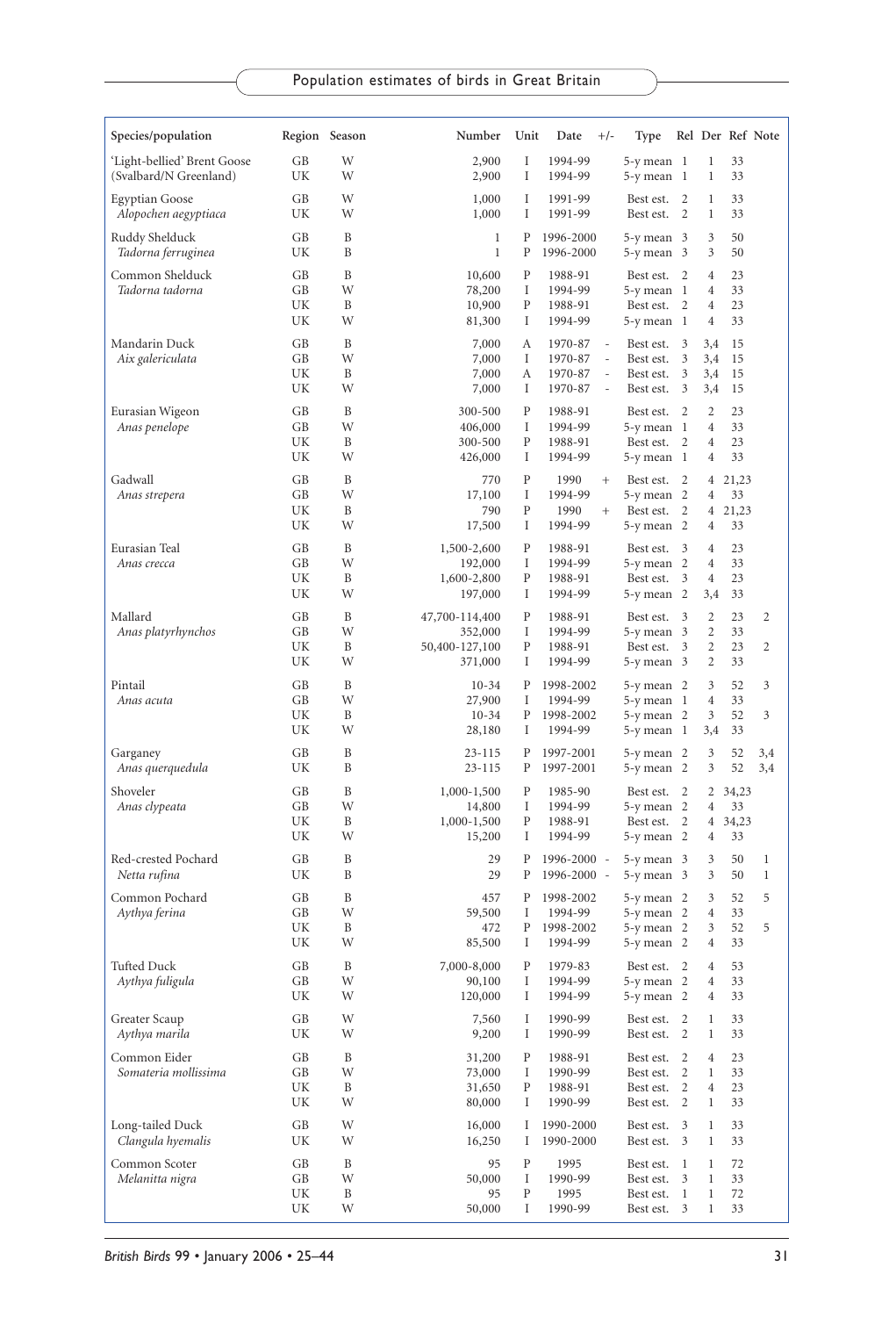| Species/population                                 |                      | Region Season    | Number                                                         | Unit             | Date<br>$+/-$                                                    | Type                                                   |                              |                                          |                                                     | Rel Der Ref Note |
|----------------------------------------------------|----------------------|------------------|----------------------------------------------------------------|------------------|------------------------------------------------------------------|--------------------------------------------------------|------------------------------|------------------------------------------|-----------------------------------------------------|------------------|
| Velvet Scoter<br>Melanitta fusca                   | GB<br>UK             | W<br>W           | 3,000<br>3,000                                                 | I<br>I           | 1990-99<br>1990-99                                               | Best est.<br>Best est.                                 | 2<br>2                       | $\mathbf{1}$<br>1                        | 33<br>33                                            |                  |
| Common Goldeneye<br>Bucephala clangula             | GB<br>GВ<br>UK<br>UK | B<br>W<br>B<br>W | 200<br>24,900<br>200<br>35,000                                 | P<br>I<br>P<br>Ι | 1998<br>1994-99<br>1998<br>1994-99                               | Best est.<br>5-y mean 2<br>Best est.<br>5-y mean 2     | 2<br>2                       | 3<br>$\overline{4}$<br>3<br>4            | 49<br>33<br>49<br>33                                |                  |
| Smew<br>Mergellus albellus                         | GB<br>UK             | W<br>W           | 370<br>390                                                     | Ι<br>Ι           | 1994-99<br>1994-99                                               | Best est.<br>Best est.                                 | 2<br>2                       | $\overline{2}$<br>$\overline{2}$         | 33<br>33                                            |                  |
| Red-breasted Merganser<br>Mergus serrator          | GB<br>GВ<br>UK<br>UK | B<br>W<br>B<br>W | 2,150<br>9,840<br>2,370<br>10,500                              | P<br>Ι<br>P<br>Ι | 1988-91<br>1986-91<br>1988-91<br>1986-91                         | Best est.<br>Best est.<br>Best est.<br>Best est.       | 2<br>3<br>2<br>3             | 4<br>$\mathbf{1}$<br>$\overline{4}$<br>3 | 23<br>35<br>23<br>35                                |                  |
| Goosander<br>Mergus merganser                      | GB<br>GB<br>UK<br>UK | B<br>W<br>B<br>W | 2,600 (2,300-2,900)<br>16,100<br>2,600 (2,300-2,900)<br>16,100 | P<br>Ι<br>P<br>Ι | 1987<br>$^{+}$<br>1994-99<br>1987<br>$^{+}$<br>1994-99           | Best est.<br>5-y mean 2<br>Best est.<br>5-y mean 2     | 2<br>2                       | 4<br>4<br>$\overline{4}$<br>4            | 29<br>33<br>29<br>33                                |                  |
| Ruddy Duck<br>Oxyura jamaicensis                   | GB<br>GB<br>UK<br>UK | B<br>W<br>B<br>W | 641-687<br>4,110<br>661-707<br>4,170                           | P<br>Ι<br>P<br>Ι | 1994<br>1994-99<br>1988-94<br>1994-99                            | Best est.<br>5-y mean 2<br>Best est.<br>5-y mean 2     | -1<br>2                      | $\overline{4}$<br>1<br>4<br>$\mathbf{1}$ | 32<br>33<br>32,23<br>33                             |                  |
| Red Grouse<br>Lagopus lagopus                      | GB<br>UK             | B<br>B           | 154,700<br>155,000                                             | P<br>Ρ           | 2000<br>2000                                                     | Best est.<br>Best est.                                 | 3<br>3                       | 2,6<br>4,6                               | 23<br>23                                            |                  |
| Ptarmigan<br>Lagopus muta                          | GВ<br>UK             | B<br>B           | 10,000<br>10,000                                               | P<br>P           | 1990<br>1990                                                     | Best est.<br>Best est.                                 | 3<br>3                       | 2<br>$\overline{4}$                      | 56<br>56                                            |                  |
| Black Grouse<br>Tetrao tetrix                      | UK<br>UK             | B<br>B           | $6,510(5,000-8,100)$<br>$6,510(5,000-8,100)$                   | М<br>М           | 1995-96<br>$\overline{\phantom{a}}$<br>1995-96<br>$\blacksquare$ | Best est.<br>Best est.                                 | 1<br>1                       | $\overline{4}$<br>$\overline{4}$         | 31<br>31                                            |                  |
| Capercaillie<br>Tetrao urogallus                   | GB<br>UK             | B<br>B           | $1,073(549-2,041)$<br>1,073 (549-2,041)                        | А<br>А           | 1998-99<br>1998-99                                               | Best est.<br>Best est.                                 | 1<br>1                       | $\overline{4}$<br>$\overline{4}$         | 76<br>76                                            |                  |
| Red-legged Partridge<br>Alectoris rufa             | GB<br>UK             | B<br>B           | 72,000-200,000<br>72,000-200,000                               | T<br>T           | 2000<br>2000                                                     | Best est.<br>Best est.                                 | 3<br>3                       |                                          | 4,5 1,13<br>4,5 1,13                                |                  |
| Grey Partridge<br>Perdix perdix                    | GB<br>UK             | B<br>B           | 70,000-75,000<br>70,000-75,000                                 | P<br>P           | 2000<br>2000                                                     | Best est.<br>Best est.                                 | $\overline{2}$<br>2          | 4, 2, 5 1, 13                            | 4, 2, 5 1, 13                                       |                  |
| Common Quail<br>Coturnix coturnix                  | GB<br>UK             | B<br>B           | 4-315<br>$4 - 315$                                             | М                | M 1998-2002<br>1998-2002                                         | 5-y mean 3<br>5-y mean 3                               |                              | 3<br>3                                   | 52<br>52                                            |                  |
| Common Pheasant<br>Phasianus colchicus             | GB<br>UK             | B<br>B           | 1,688,000-1,788,000<br>1,800,000-1,900,000                     | F<br>F           | 2000<br>2000                                                     | Best est.<br>Best est.                                 | 2<br>2                       |                                          | 4,5 61,13 16<br>4,5 61,13                           |                  |
| Golden Pheasant<br>Chrysolophus pictus             | GВ<br>UK             | B<br>B           | 85-118<br>85-118                                               | Р<br>Ρ           | 2000<br>÷,<br>2000<br>$\overline{\phantom{a}}$                   | Best est.<br>Best est.                                 | 3<br>3                       | 3<br>3                                   | 50<br>50                                            |                  |
| Lady Amherst's Pheasant<br>Chrysolophus amherstiae | UK<br>UK             | B<br>B           | 94<br>94                                                       | P/T<br>P/T       | 1998<br>1998                                                     | Best est.<br>Best est.                                 | $\mathbf{1}$<br>$\mathbf{1}$ |                                          | 3,4 8,48<br>3,4 8,48                                |                  |
| Red-throated Diver<br>Gavia stellata               | GB<br>GВ<br>UK       | B<br>W<br>B      | 935-1,500<br>4,850<br>935-1,500                                | Ρ<br>Ι<br>P      | 1994<br>$1980-86$ ++<br>1994                                     | Best est.<br>Best est.<br>Best est.                    | 2<br>3<br>2                  | 2,4<br>2<br>2,4                          | 24<br>14<br>24                                      | 6<br>7<br>6      |
| Black-throated Diver<br>Gavia arctica              | GВ<br>GВ<br>UK       | B<br>W<br>B      | 155-189<br>700<br>155-189                                      | Р<br>I<br>Ρ      | 1994<br>1980-86<br>1994                                          | Best est.<br>Best est.<br>Best est. 2                  | 2<br>3                       | 1,2<br>2<br>1,2                          | $\qquad \qquad -$<br>14<br>$\overline{\phantom{a}}$ | 18<br>18         |
| Great Northern Diver<br>Gavia immer                | GB                   | W                | 2,500-3,000                                                    | Ι                | 1974-84                                                          | Best est. 3                                            |                              | 3                                        | 36                                                  |                  |
| Little Grebe<br>Tachybaptus ruficollis             | GB<br>GB<br>UΚ<br>UK | B<br>W<br>B<br>W | 5,000-10,000<br>7,770<br>5,900-12,000<br>10,040                | Ρ<br>I<br>Ρ<br>Ι | 1988-91<br>1994-99<br>1988-91<br>1994-99                         | Best est.<br>Best est.<br>Best est.<br>Best est.       | 3<br>3<br>3<br>3             | 4<br>4<br>4<br>4                         | 23<br>33<br>23<br>33                                |                  |
| Great Crested Grebe<br>Podiceps cristatus          | GB<br>GB<br>UK<br>UΚ | B<br>W<br>B<br>W | 8,000<br>15,900<br>9,400<br>19,140                             | А<br>Ι<br>А<br>Ι | 1988-91<br>1994-99<br>1988-91<br>1994-99                         | Best est.<br>Best est.<br>Best est.<br>Best est.       | 2<br>2<br>2<br>2             | 4<br>4<br>$\overline{4}$<br>4            | 23<br>33<br>23<br>33                                |                  |
| Red-necked Grebe<br>Podiceps grisegena             | GB<br>GB<br>UK<br>UK | B<br>W<br>B<br>W | $\mathbf{1}$<br>200<br>1<br>200                                | Ρ<br>Ι<br>Ρ<br>I | 1998-2002<br>1981-99<br>1998-2002<br>1981-99                     | $5-y$ mean $2$<br>Best est.<br>5-y mean 2<br>Best est. | 2<br>2                       | 3<br>2<br>3<br>2                         | 52<br>33<br>52<br>33                                |                  |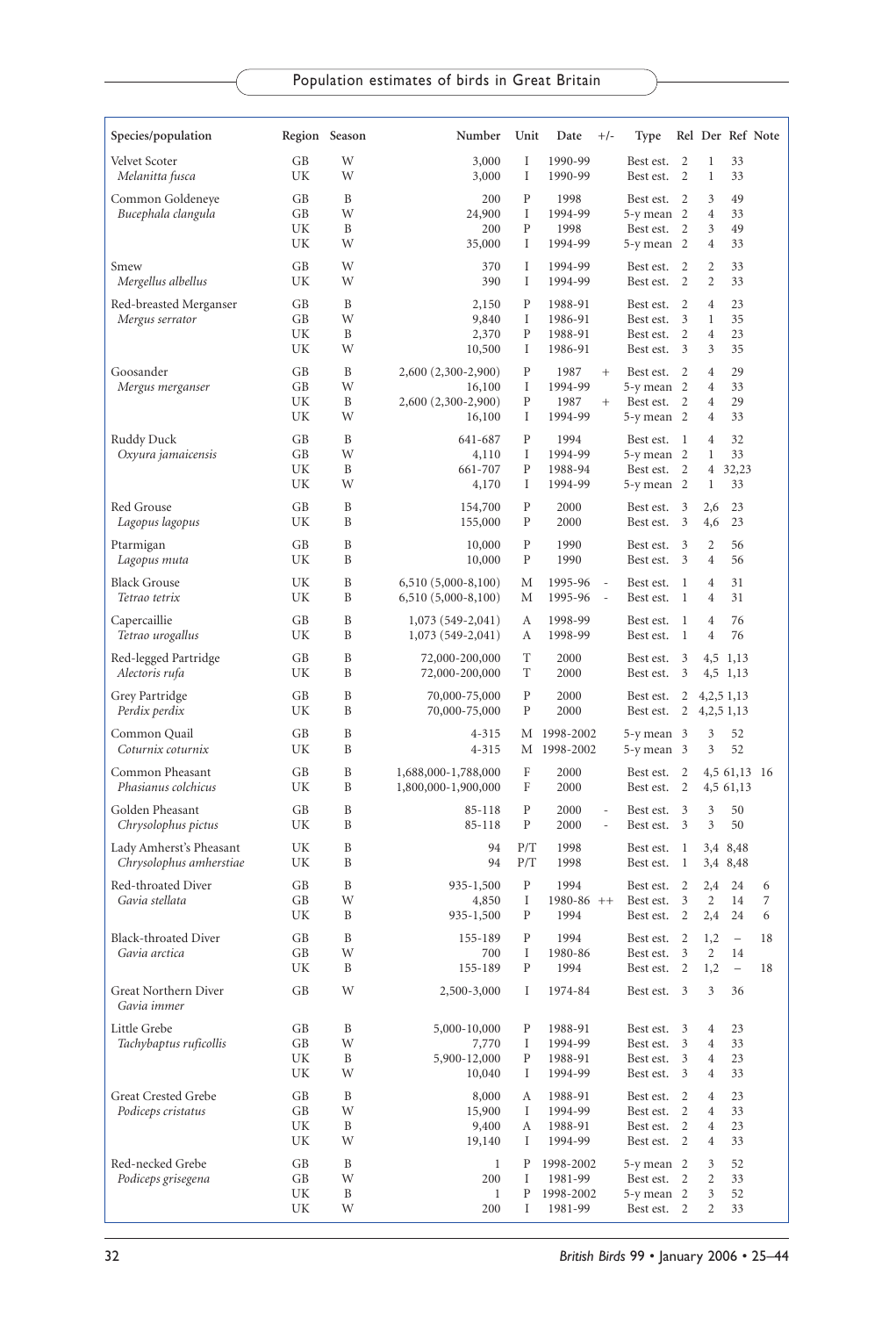| Species/population                            | Region Season                    |                            | Number                                                     | Unit                                  | Date<br>$+/-$                                                                        | Type                                                             |                                                  |                                                                        |                                  | Rel Der Ref Note |
|-----------------------------------------------|----------------------------------|----------------------------|------------------------------------------------------------|---------------------------------------|--------------------------------------------------------------------------------------|------------------------------------------------------------------|--------------------------------------------------|------------------------------------------------------------------------|----------------------------------|------------------|
| Slavonian Grebe<br>Podiceps auritus           | GВ<br>GB<br>UK<br>UK             | B<br>W<br>B<br>W           | $39 - 43$<br>725<br>39-43<br>775                           | Ρ<br>Ι<br>Ρ<br>Ι                      | 1998-2002<br>1986-93<br>1998-2002<br>1986-99                                         | 5-y mean 1<br>7-y mean 2<br>5-y mean 1<br>7-y mean 2             |                                                  | 3<br>2<br>3<br>2,3                                                     | 52<br>18<br>52<br>18             | 3<br>3           |
| Black-necked Grebe<br>Podiceps nigricollis    | GВ<br>GB<br>UK<br>UK             | B<br>W<br>B<br>W           | $42 - 60$<br>120<br>$42 - 60$<br>120                       | P<br>Ι<br>Ρ<br>Ι                      | 1998-2002<br>1981-84<br>1998-2002<br>1981-84                                         | 5-y mean 2<br>Best est.<br>$5-y$ mean $2$<br>Best est.           | 2<br>2                                           | 3<br>$\overline{c}$<br>3<br>$\overline{2}$                             | 52<br>36<br>52<br>36             | 3<br>3           |
| Fulmar<br>Fulmarus glacialis                  | GB<br>UK                         | B<br>B                     | 498,764<br>504,756                                         | Ρ<br>P                                | 1998-2002<br>1998-2002                                                               | Best est.<br>Best est.                                           | 1<br>$\mathbf{1}$                                | 1<br>$\mathbf{1}$                                                      | 41<br>41                         |                  |
| Manx Shearwater<br>Puffinus puffinus          | GB<br>UK                         | B<br>B                     | 295,079 (277,793-313,253)<br>299,712 (281,382-319,499)     | Ρ<br>Ρ                                | 1998-2002<br>1998-2002                                                               | 95%<br>95%                                                       | 2<br>2                                           | $\mathbf{1}$<br>$\mathbf{1}$                                           | 41<br>41                         |                  |
| European Storm-petrel<br>Hydrobates pelagicus | GB<br>UK                         | B<br>B                     | 25,650 (20,994-33,434)<br>25,650 (20,994-33,434)           | P<br>P                                | 1998-2002<br>1998-2002                                                               | 95%<br>95%                                                       | 2<br>2                                           | $\mathbf{1}$<br>$\mathbf{1}$                                           | 41<br>41                         |                  |
| Leach's Storm-petrel<br>Oceanodroma leucorhoa | GB<br>UK                         | B<br>B                     | 48,047 (36,432-64,883)<br>48,047 (36,432-64,883)           | Ρ<br>P                                | 1998-2002<br>1998-2002                                                               | 95%<br>95%                                                       | 2<br>2                                           | $\mathbf{1}$<br>$\mathbf{1}$                                           | 41<br>41                         |                  |
| Northern Gannet<br>Morus bassanus             | GB<br>UK                         | B<br>B                     | 218,546<br>218,546                                         | N<br>N                                | 2003-04<br>2003-04                                                                   | Best est.<br>Best est.                                           | $\mathbf{1}$<br>1                                | 1<br>1                                                                 | 74<br>74                         |                  |
| Great Cormorant<br>Phalacrocorax carbo        | GB<br>GB<br>UK<br>UK             | B<br>W<br>B<br>W           | 8,355<br>23,000<br>9,018<br>24,200                         | Ρ<br>Ι<br>Ρ<br>Ι                      | 1998-2002<br>1994-99<br>1998-2002<br>1994-99                                         | Best est.<br>$5-y$ mean $2$<br>Best est.<br>5-y mean 2           | 1<br>-1                                          | 1<br>$\overline{4}$<br>1<br>$\overline{4}$                             | 41<br>33<br>41<br>33             |                  |
| Shag<br>Phalacrocorax aristotelis             | GB<br>UK                         | B<br>B                     | 27,176<br>27,477                                           | Ρ<br>Ρ                                | 1998-2002<br>1998-2002                                                               | Best est.<br>Best est.                                           | -1<br>1                                          | 1<br>1                                                                 | 41<br>41                         |                  |
| Eurasian Bittern<br>Botaurus stellaris        | GB<br>GB<br>UK<br>UK             | B<br>W<br>B<br>W           | 28<br>50-150<br>28<br>$50 - 150$                           | М<br>Ι<br>М<br>Ι                      | 1998-2002<br>1981-84<br>1998-2002<br>1981-84                                         | 5-y mean 1<br>Best est.<br>5-y mean 1<br>Best est.               | 2<br>2                                           | 1<br>3<br>1<br>3                                                       | 52<br>36<br>52<br>36             |                  |
| Little Egret<br>Egretta garzetta              | GB<br>GВ<br>GB<br>UK<br>UK<br>UK | B<br>W<br>А<br>B<br>W<br>А | 146-162<br>800-900<br>1,650<br>146-162<br>800-900<br>1,650 | $\mathbf{P}$<br>Ι<br>I<br>P<br>I<br>I | 2002<br>2000<br>1999<br>2002<br>2000<br>1999                                         | RBBP<br>Best est.<br>Best est.<br>RBBP<br>Best est.<br>Best est. | 1<br>1<br>$\mathbf{1}$<br>1<br>$\mathbf{1}$<br>1 | 3<br>$\mathbf{1}$<br>$\mathbf{1}$<br>3<br>$\mathbf{1}$<br>$\mathbf{1}$ | 52<br>44<br>44<br>52<br>44<br>44 | 3,8<br>3,8       |
| Grey Heron<br>Ardea cinerea                   | GB<br>UK                         | B<br>B                     | 13,430<br>14,200                                           | Ν<br>N                                | 2003<br>2003                                                                         | Best est.<br>Best est.                                           | 1<br>1                                           | $\overline{4}$<br>$\overline{4}$                                       | 4<br>$\overline{4}$              |                  |
| Eurasian Spoonbill<br>Platalea leucorodia     | GB<br>UK                         | B<br>B                     | $0 - 4$<br>$0 - 4$                                         | P<br>Ρ                                | 1998-2002<br>1998-2002                                                               | Best est.<br>Best est.                                           | 1<br>-1                                          | 3<br>3                                                                 | 52<br>52                         |                  |
| Honey-buzzard<br>Pernis apivorus              | GВ<br>UK                         | B<br>B                     | $33 - 69$<br>$33 - 69$                                     | P<br>P                                | 2000<br>2000                                                                         | Best est.<br>Best est.                                           | 2<br>2                                           |                                                                        | 1,2 2,47<br>1,2 2,47             | 3<br>3           |
| Red Kite<br>Milvus milvus                     | GВ<br>UΚ                         | B<br>B                     | 430 (372-490)<br>430 (372-490)                             | P<br>P                                | 2000<br>2000                                                                         | Best est.<br>Best est.                                           | 1<br>- 1                                         | 1<br>1                                                                 | 81<br>81                         |                  |
| White-tailed Eagle<br>Haliaeetus albicilla    | GB<br>UK                         | B<br>B                     | 21<br>21                                                   | Ρ<br>Ρ                                | 1998-2002<br>1998-2002                                                               | 5-y mean 1<br>5-y mean 1                                         |                                                  | 1<br>$\mathbf{1}$                                                      | 52<br>52                         |                  |
| Marsh Harrier<br>Circus aeruginosus           | GB<br>UK                         | B<br>B                     | 201<br>201                                                 | F                                     | F 1998-2002<br>1998-2002                                                             | 5-y mean 1 1,3 52,73<br>5-y mean 1                               |                                                  |                                                                        | 1,3 52,73                        |                  |
| Hen Harrier<br>Circus cyaneus                 | $GB*$<br>GB<br>IоM<br>UK         | B<br>W<br>B<br>Β           | 483 (412-553)<br>750<br>49<br>570 (499-640)                | TP<br>Ι<br>TP<br>TP                   | 1998<br>1981-83<br>1998<br>1998                                                      | Best est. 1<br>Best est. 3<br>Best est. 1<br>Best est. 1         |                                                  | 1<br>$\overline{c}$<br>$\mathbf{1}$<br>$\mathbf{1}$                    | 66<br>36<br>66<br>66             |                  |
| Montagu's Harrier<br>Circus pygargus          | GB<br>UΚ                         | B<br>B                     | 7<br>7                                                     |                                       | TF 1998-2002<br>TF 1998-2002                                                         | 5-y mean 1<br>5-y mean 1                                         |                                                  | 3<br>3                                                                 | 52<br>52                         |                  |
| Northern Goshawk<br>Accipiter gentilis        | GB<br>UK                         | B<br>B                     | 400<br>410                                                 | P<br>Ρ                                | 1995<br>1994-2000                                                                    | Best est. 2<br>Best est. 2                                       |                                                  | 3                                                                      | 54<br>3 54,64                    |                  |
| Eurasian Sparrowhawk<br>Accipiter nisus       | GВ<br>UK                         | B<br>B                     | 38,600<br>41,000                                           | P<br>Ρ                                | 2000<br>$^{+}$<br>2000<br>$^{+}$                                                     | Best est.<br>Best est. 2                                         | 2                                                |                                                                        | 4,5 1,13 16<br>4,5 1,13          |                  |
| Common Buzzard<br>Buteo buteo                 | GВ<br>UK                         | B<br>B                     | 31,100-44,000<br>31,100-44,000                             | T<br>T                                | 2000<br>$\begin{array}{c} + \end{array}$<br>2000<br>$\begin{array}{c} + \end{array}$ | Best est. 2<br>Best est. 2                                       |                                                  |                                                                        | 4,5 1,13 16<br>4,5 1,13          |                  |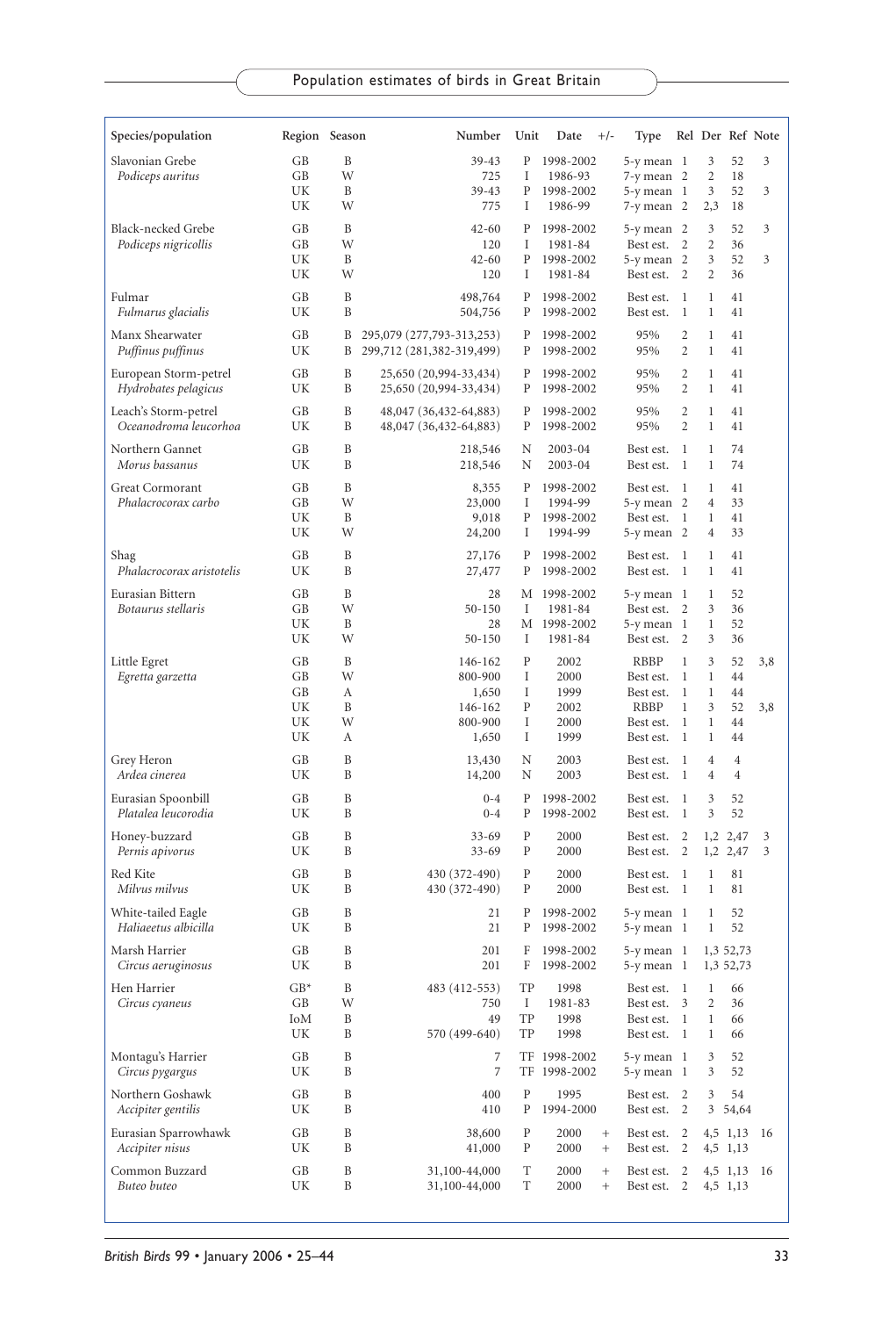| Species/population                            | Region Season        |                             | Number                                                                               | Unit                           | Date<br>$+/-$                                      | Type                                               |                                     |                                            | Rel Der Ref Note                           |        |
|-----------------------------------------------|----------------------|-----------------------------|--------------------------------------------------------------------------------------|--------------------------------|----------------------------------------------------|----------------------------------------------------|-------------------------------------|--------------------------------------------|--------------------------------------------|--------|
| Golden Eagle<br>Aquila chrysaetos             | GВ<br>UK             | B<br>B                      | 422<br>422                                                                           | P<br>P                         | 1992<br>1992                                       | Best est.<br>Best est.                             | 1<br>1                              | $\mathbf{1}$<br>1                          | 26<br>26                                   |        |
| Osprey                                        | GB                   | B                           | 148                                                                                  | P                              | 1998-2002                                          | $5-y$ mean $1$                                     |                                     | 3                                          | 52                                         |        |
| Pandion haliaetus                             | UK                   | B                           | 148                                                                                  | P                              | 1998-2002                                          | $5-y$ mean $1$                                     |                                     | 3                                          | 52                                         |        |
| Common Kestrel<br>Falco tinnunculus           | GB<br>UK             | B<br>B                      | 35,400<br>36,800                                                                     | P<br>P                         | 2000<br>$\bar{\phantom{a}}$<br>2000                | Best est.<br>Best est.                             | $\overline{2}$<br>2                 |                                            | 4,5 1,13<br>4,5 1,13                       | 16     |
| Merlin<br>Falco columbarius                   | GB<br>UK             | B<br>B                      | $1,300$ $(1,100-1,500)$<br>1,330                                                     | P<br>$\, {\bf P}$              | 1993-94<br>1990-94                                 | Best est.<br>Best est.                             | 1<br>1                              | $\overline{2}$                             | 57<br>2 57,62                              |        |
| Hobby<br>Falco subbuteo                       | GB<br>UK             | B<br>B                      | 2,200<br>2,200                                                                       | P<br>P                         | 2000<br>$^{+}$<br>2000<br>$^{+}$                   | Best est.<br>Best est.                             | 2<br>2                              | 4<br>4                                     | 10<br>10                                   |        |
| Peregrine Falcon<br>Falco peregrinus          | $GB*$<br>IoM<br>UK   | B<br>B<br>B                 | 1,167<br>20<br>1,283                                                                 | $\, {\bf P}$<br>P<br>${\bf P}$ | 1991<br>$^{+}$<br>1991<br>$^{+}$<br>1991<br>$^{+}$ | Best est.<br>Best est.<br>Best est.                | -1<br>1<br>1                        | 2<br>2<br>$\overline{2}$                   | 12<br>12<br>12                             |        |
| Water Rail<br>Rallus aquaticus                | GB<br>UK             | B<br>B                      | 450-900<br>700-1,400                                                                 | P<br>P                         | 1988-91<br>1988-91                                 | Best est.<br>Best est.                             | 3<br>3                              | 2,4<br>2,4                                 | 23<br>23                                   |        |
| Spotted Crake<br>Porzana porzana              | GB<br>UK             | B<br>B                      | 73<br>73                                                                             | М<br>М                         | 1999<br>1999                                       | Best est.<br>Best est.                             | 2<br>2                              | 3<br>3                                     | 25<br>25                                   |        |
| Corn Crake<br>Crex crex                       | GB<br>UK             | B<br>B                      | 589<br>589                                                                           | М<br>М                         | 1998<br>1998                                       | Best est.<br>Best est.                             | 1<br>1                              | $\mathbf{1}$<br>1                          | 27<br>27                                   |        |
| Moorhen<br>Gallinula chloropus                | GB<br>GB<br>UK<br>UK | B<br>W<br>B<br>W            | 240,000<br>750,000<br>270,000<br>750,000                                             | T<br>Ι<br>P<br>Ι               | 1988-91<br>1981-84<br>2000<br>1981-84              | Best est.<br>Best est.<br>Best est.<br>Best est.   | 2<br>3<br>2<br>3                    | $\overline{4}$<br>3<br>4,5<br>3            | 23<br>33<br>1,13<br>33                     |        |
| Common Coot<br>Fulica atra                    | GB<br>GB<br>UK<br>UK | B<br>W<br>B<br>W            | 21,700-27,600<br>173,000<br>22,600-28,800<br>188,000                                 | $\mathbf{P}$<br>Ι<br>P<br>Ι    | 2000<br>1994-99<br>2000<br>1994-99                 | Best est.<br>5-y mean 2<br>Best est.<br>5-y mean 2 | 2<br>2                              | $\overline{4}$<br>4                        | 4,5 1,13<br>33<br>4,5 1,13<br>33           | 16     |
| Common Crane<br>Grus grus                     | GВ<br>UK             | B<br>B                      | 4<br>$\overline{4}$                                                                  | P<br>P                         | 1998-2002<br>1998-2002                             | $5-y$ mean $1$<br>5-y mean 1                       |                                     | 1<br>1                                     | 52<br>52                                   |        |
| Oystercatcher<br>Haematopus ostralegus        | GB<br>GB<br>UK<br>UK | B<br>W<br>B<br>W            | 113,000 (98,500-127,000)<br>315,200<br>113,000 (98,500-127,000)<br>338,700           | P<br>Ι<br>P<br>Ι               | 1985-98<br>1994-99<br>1985-99<br>1994-99           | Best est.<br>Best est.<br>Best est.<br>Best est.   | 2<br>1<br>$\overline{2}$<br>-1      | $\overline{2}$<br>1<br>$\overline{2}$<br>1 | 46<br>60<br>46<br>60                       |        |
| Black-winged Stilt<br>Himantopus himantopus   | GB<br>UK             | B<br>B                      | $0 - 1$<br>$0 - 1$                                                                   | Ρ<br>P                         | 1998-2002<br>1998-2002                             | 5-y mean 1<br>5-y mean 1                           |                                     | 3<br>3                                     | 52<br>52                                   |        |
| Avocet<br>Recurvirostra avosetta              | GВ<br>GB<br>UK<br>UK | B<br>W<br>B<br>W            | 877<br>3,395<br>877<br>3,395                                                         | P<br>Ι<br>P<br>Ι               | 1997-2002<br>1994-99<br>1997-2002<br>1994-99       | 5-y mean 1<br>Best est.<br>5-y mean 1<br>Best est. | 1<br>-1                             | 3<br>$\mathbf{1}$<br>3<br>$\mathbf{1}$     | 52<br>60<br>52<br>60                       | 9<br>9 |
| Stone-curlew<br>Burhinus oedicnemus           | GB<br>UK             | B<br>B                      | 214-227<br>214-227                                                                   | P<br>P                         | 1996-2000<br>1996-2000                             | 5-y mean 1<br>5-y mean 1                           |                                     | 3<br>3                                     | 51<br>51                                   | 3<br>3 |
| Little Ringed Plover<br>Charadrius dubius     | GВ<br>UK             | B<br>B                      | 825-1,070<br>825-1,070                                                               | P<br>P                         | 1988-91<br>1988-91                                 | Best est.<br>Best est.                             | 2<br>2                              | $\overline{4}$<br>$\overline{4}$           | 23<br>23                                   |        |
| Ringed Plover<br>Charadrius hiaticula         | GB<br>GB<br>UK<br>UK | Β<br>W<br>B<br>W            | 8,400<br>32,450<br>8,540<br>34,510                                                   | Ρ<br>I<br>P<br>I               | 1984<br>1994-99<br>1984<br>1994-99                 | Best est. 2<br>Best est.<br>Best est.<br>Best est. | $\mathbf{1}$<br>$\overline{c}$<br>1 | 1,4<br>$\mathbf{1}$<br>1,4<br>$\mathbf{1}$ | 55<br>60<br>55<br>60                       |        |
| Dotterel<br>Charadrius morinellus             | GB<br>UK             | B<br>B                      | 510-750<br>510-750                                                                   | М<br>М                         | 1999<br>1999                                       | Best est.<br>Best est.                             | 2<br>$\overline{2}$                 | $\mathbf{1}$<br>$\mathbf{1}$               | 75<br>75                                   |        |
| European Golden Plover<br>Pluvialis apricaria | GB<br>GB<br>UK<br>UK | $\, {\bf B}$<br>W<br>B<br>W | 22,600<br>250,000<br>22,600<br>310,000                                               | $\mathbf P$<br>I<br>P<br>I     | 1981-84<br>1981-92<br>1981-84<br>1981-92           | Best est.<br>Best est.<br>Best est.<br>Best est.   | 3<br>3<br>3<br>3                    |                                            | 3,4 58,67<br>2 9,36<br>3,4 58,67<br>2 9,36 |        |
| Grey Plover<br>Pluvialis squatarola           | GB<br>UΚ             | W<br>W                      | 52,750<br>53,300                                                                     | I<br>I                         | 1994-99<br>1994-99                                 | Best est.<br>Best est.                             | 1<br>1                              | $\mathbf{1}$<br>$\mathbf{1}$               | 60<br>60                                   |        |
| Northern Lapwing<br>Vanellus vanellus         | GB<br>GВ<br>UK<br>UK | $\, {\bf B}$<br>W<br>W      | 154,000<br>1,500,000-2,000,000<br>B 156,000 (137,000-174,000)<br>1,600,000-2,100,000 | P<br>I<br>P<br>Ι               | 1985-98<br>1981-92<br>1985-99<br>1981-92           | Best est.<br>Best est.<br>Best est.<br>Best est.   | $\overline{2}$<br>3<br>2<br>3       | 3,4<br>2<br>3,4                            | 46<br>9,36<br>46<br>2 9,36                 |        |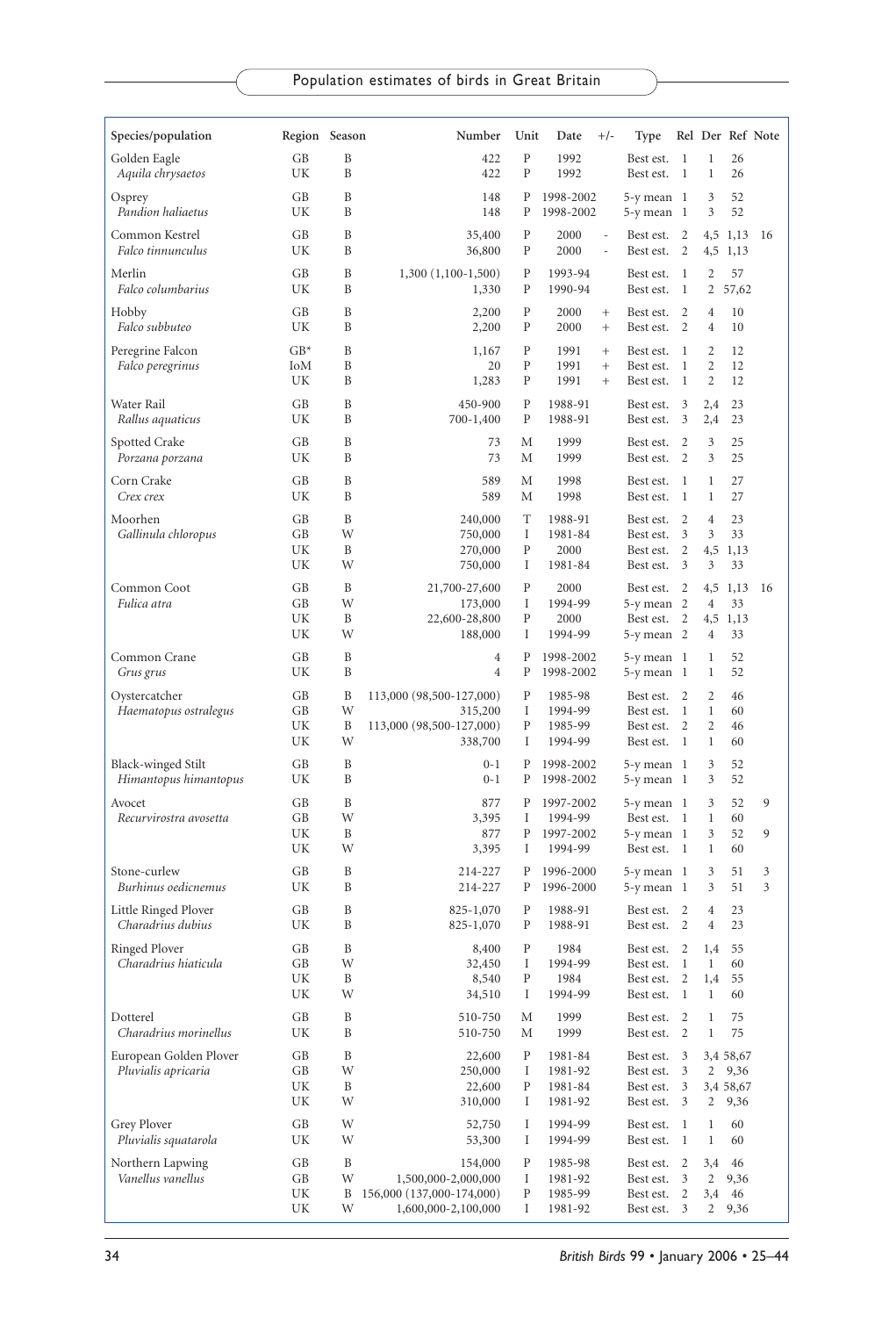| Species/population                          |                                  | Region Season              | Number                                                                   | Unit                       | Date<br>$+/-$                                                            | Type                                                               |                                                                        |                                                                                                  | Rel Der Ref Note                   |          |
|---------------------------------------------|----------------------------------|----------------------------|--------------------------------------------------------------------------|----------------------------|--------------------------------------------------------------------------|--------------------------------------------------------------------|------------------------------------------------------------------------|--------------------------------------------------------------------------------------------------|------------------------------------|----------|
| Red Knot<br>Calidris canutus                | GВ<br>UK                         | W<br>W                     | 283,600<br>295,000                                                       | I<br>I                     | 1994-99<br>1994-99                                                       | Best est.<br>Best est.                                             | 1<br>$\mathbf{1}$                                                      | $\mathbf{1}$<br>1                                                                                | 60<br>60                           |          |
| Sanderling<br>Calidris alba                 | GB<br>UK                         | W<br>W                     | 20,540<br>20,700                                                         | Ι<br>Ι                     | 1994-99<br>1994-99                                                       | Best est.<br>Best est.                                             | $\mathbf{1}$<br>1                                                      | 1<br>1                                                                                           | 60<br>60                           |          |
| Little Stint<br>Calidris minuta             | GB<br>UK                         | А<br>А                     | 450<br>460                                                               | Ι<br>Ι                     | 1996-2000<br>1996-2000                                                   | Min.<br>Min.                                                       | 2<br>$\overline{c}$                                                    | $\mathbf{1}$<br>$\mathbf{1}$                                                                     | 5<br>5                             |          |
| Temminck's Stint<br>Calidris temminckii     | GB<br>UK                         | B<br>B                     | $1 - 4$<br>$1 - 4$                                                       | P<br>P                     | 1998-2002<br>1998-2002                                                   | $5-y$ mean $1$<br>5-y mean 1                                       |                                                                        | 3<br>3                                                                                           | 52<br>52                           |          |
| Curlew Sandpiper<br>Calidris ferruginea     | GB<br>UK                         | А<br>А                     | 650<br>670                                                               | Ι<br>Ι                     | 1996-2000<br>1996-2000                                                   | Min.<br>Min.                                                       | 2<br>$\overline{c}$                                                    | 1<br>$\mathbf{1}$                                                                                | 5<br>5                             |          |
| Purple Sandpiper<br>Calidris maritima       | GB<br>GB<br>UK<br>UK             | B<br>W<br>B<br>W           | $1 - 3$<br>17,530<br>$1 - 3$<br>17,760                                   | Ρ<br>Ι<br>P<br>I           | 1998-2002<br>1994-99<br>1998-2002<br>1994-99                             | $5-y$ mean $2$<br>Best est.<br>5-y mean 2<br>Best est.             | 1<br>1                                                                 | 3<br>$\mathbf{1}$<br>3<br>$\mathbf{1}$                                                           | 52<br>60<br>52<br>60               |          |
| Dunlin<br>Calidris alpina                   | GB<br>GB<br>UK<br>UK             | B<br>W<br>В<br>W           | 9,150-9,900<br>555,800<br>9,150-9,900<br>577,100                         | P<br>I<br>P<br>I           | 1981-84<br>1994-99<br>1981-84<br>1994-99                                 | Best est.<br>Best est.<br>Best est.<br>Best est.                   | 3<br>1<br>3<br>$\mathbf{1}$                                            | $\mathbf{1}$<br>$\mathbf{1}$                                                                     | 3,4 58,67<br>60<br>3,4 58,67<br>60 |          |
| Ruff<br>Philomachus pugnax                  | GB<br>GB<br>GВ<br>UK<br>UK<br>UK | B<br>W<br>А<br>B<br>W<br>А | 37<br>700<br>1,760<br>37<br>700<br>1,790                                 | М<br>Ι<br>Ι<br>Ι<br>Ι      | 1998-2002<br>1987-92<br>1996-2000<br>M 1998-2002<br>1989-94<br>1996-2000 | 5-y mean 2<br>Best est.<br>Min.<br>5-y mean 2<br>Best est.<br>Min. | 1<br>3<br>$\mathbf{1}$<br>3                                            | 3<br>$\mathbf{1}$<br>$\overline{4}$<br>3<br>$\mathbf{1}$<br>4                                    | 52<br>9<br>5<br>52<br>9,5<br>5     |          |
| Jack Snipe<br>Lymnocryptes minimus          | GB<br>UK                         | W<br>W                     | 10,000-100,000<br>10,000-100,000                                         | I<br>I                     | 1987-92<br>÷.<br>1989-94                                                 | Best est.<br>Best est.                                             | 3<br>3                                                                 | 2<br>$\overline{2}$                                                                              | 9<br>9                             |          |
| Common Snipe<br>Gallinago gallinago         | GB<br>GB<br>UK<br>UK             | B<br>W<br>B<br>W           | 52,500<br>>100,000<br>59,300 (52,600-69,000)<br>>100,000                 | P<br>I<br>P<br>I           | 1985-99<br>1987-92<br>1985-99<br>1987-92                                 | Best est.<br>Min.<br>Best est.<br>Min.                             | $\overline{2}$<br>3<br>$\overline{2}$<br>3                             | 3<br>$\overline{2}$<br>3<br>$\overline{2}$                                                       | 46<br>9<br>46<br>9                 | 10<br>10 |
| Woodcock<br>Scolopax rusticola              | GB<br>UK                         | B<br>B                     | 5,000-12,500<br>5,400-13,700                                             | P<br>P                     | 2000<br>2000                                                             | Best est.<br>Best est.                                             | 3<br>3                                                                 |                                                                                                  | 4,5 1,13<br>4,5 1,13               | 16       |
| <b>Black-tailed Godwit</b><br>Limosa limosa | GB<br>GB<br>UK<br>UK             | B<br>W<br>B<br>W           | 44-52<br>15,390<br>44-52<br>15,860                                       | P<br>I<br>P<br>Ι           | 1998-2002<br>1994-99<br>1998-2002<br>1994-99                             | 5-y mean 1<br>Best est.<br>5-y mean 1<br>Best est.                 | -1<br>-1                                                               | 3<br>$\mathbf{1}$<br>3<br>$\mathbf{1}$                                                           | 52<br>60<br>52<br>60               | 3<br>3   |
| Bar-tailed Godwit<br>Limosa lapponica       | GB<br>UK                         | W<br>W                     | 61,590<br>65,430                                                         | Ι<br>I                     | 1994-99<br>1994-99                                                       | Best est.<br>Best est.                                             | -1<br>1                                                                | $\mathbf{1}$<br>1                                                                                | 60<br>60                           |          |
| Whimbrel<br>Numenius phaeopus               | GB<br>GB<br>UK<br>UK             | B<br>S<br>B<br>S           | 530<br>3,530<br>530<br>3,840                                             | P<br>Ι<br>P<br>Ι           | 1989-92<br>1997-2001<br>1989-92<br>1997-2001                             | Best est.<br>Min.<br>Best est.<br>Min.                             | 2<br>3<br>2<br>3                                                       | $\overline{2}$<br>$\overline{4}$<br>2<br>$\overline{4}$                                          | 17<br>5<br>17<br>5                 |          |
| Eurasian Curlew<br>Numenius arquata         | GВ<br>GВ<br>UK<br>UΚ             | B<br>W<br>В<br>W           | 105,000<br>147,100<br>107,000 (99,500-125,000)<br>164,700                | P<br>Ι<br>Ρ<br>Ι           | 1985-99<br>1994-99<br>1985-98<br>1994-99                                 | Best est.<br>Best est.<br>Best est.<br>Best est. 1                 | 3<br>$\mathbf{1}$<br>3                                                 | 3,4<br>$\mathbf{1}$<br>3,4<br>$\mathbf{1}$                                                       | 46<br>60<br>46<br>60               |          |
| Spotted Redshank<br>Tringa erythropus       | GB<br>GB<br>UK<br>UΚ             | W<br>А<br>W<br>А           | 136<br>530<br>138<br>540                                                 | Ι<br>Ι<br>Ι<br>Ι           | 1994-99<br>1996-2000<br>1994-99<br>1996-2000                             | Best est.<br>Min.<br>Best est.<br>Min.                             | $\mathbf{1}$<br>3<br>$\mathbf{1}$<br>3                                 | $\mathbf{1}$<br>$\overline{4}$<br>$\mathbf{1}$<br>$\overline{4}$                                 | 60<br>5<br>60<br>5                 |          |
| Common Redshank<br>Tringa totanus           | GB<br>GB<br>UK<br>UK             | B<br>W<br>B<br>W           | 38,600<br>116,100<br>38,800 (31,400-44,400)<br>125,800                   | P<br>I<br>P<br>I           | 1985-98<br>1994-99<br>1985-99<br>1994-99                                 | Best est.<br>Best est.<br>Best est.<br>Best est.                   | 3<br>$\mathbf{1}$<br>3<br>-1                                           | 3,4<br>$\mathbf{1}$<br>3,4<br>$\mathbf{1}$                                                       | 46<br>60<br>46<br>60               |          |
| Common Greenshank<br>Tringa nebularia       | GB<br>GB<br>GB<br>UK<br>UK<br>UK | B<br>W<br>А<br>B<br>W<br>А | $1,080(720-1,480)$<br>597<br>4,290<br>$1,080(720-1,480)$<br>701<br>4,790 | Ρ<br>I<br>Ι<br>P<br>I<br>Ι | 1995<br>1994-99<br>1996-2000<br>1995<br>1994-99<br>1996-2000             | Best est.<br>Best est.<br>Min.<br>Best est.<br>Best est.<br>Min.   | $\mathbf{1}$<br>$\mathbf{1}$<br>3<br>$\mathbf{1}$<br>$\mathbf{1}$<br>3 | $\mathbf{1}$<br>$\mathbf{1}$<br>$\overline{4}$<br>$\mathbf{1}$<br>$\mathbf{1}$<br>$\overline{4}$ | 30<br>60<br>5<br>30<br>60<br>5     |          |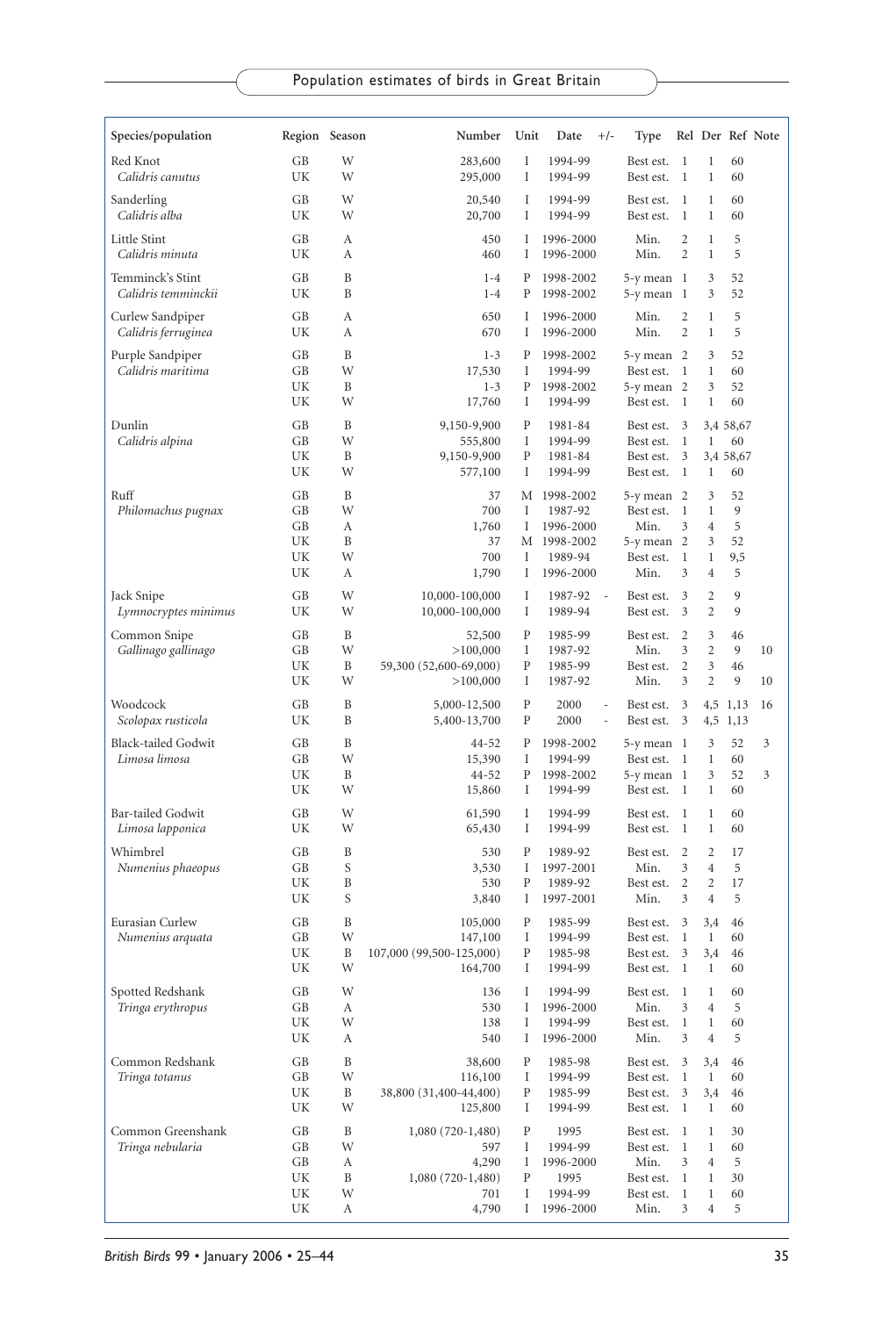| Species/population                         |          | Region Season | Number             | Unit         | Date<br>$+/-$              | Type                         |                                |              |               | Rel Der Ref Note |
|--------------------------------------------|----------|---------------|--------------------|--------------|----------------------------|------------------------------|--------------------------------|--------------|---------------|------------------|
| Green Sandpiper                            | GВ       | B             | $1 - 2$            | P            | 1998-2002                  | $5-y$ mean $1$               |                                | 3            | 52            | 3                |
| Tringa ochropus                            | GB       | А             | 1,000              | Ι            | 1996-2000                  | Min.                         | 3                              | 4            | 5             |                  |
|                                            | UK<br>UK | B<br>А        | $1 - 2$<br>1,010   | P<br>Ι       | 1998-2002                  | $5-y$ mean $1$<br>Min.       | 3                              | 3<br>4       | 52<br>5       | 3                |
|                                            |          |               |                    |              | 1996-2000                  |                              |                                |              |               |                  |
| Wood Sandpiper<br>Tringa glareola          | GВ<br>UK | B<br>B        | $4 - 8$<br>$4 - 8$ | Ρ<br>P       | 1998-2002<br>1998-2002     | $5-y$ mean $2$<br>5-y mean 2 |                                | 3<br>3       | 52<br>52      | 3<br>3           |
| Common Sandpiper                           | GВ       | B             | 12,000             | P            | 2000                       | Best est.                    | 2                              | 4,7          | 1,13          |                  |
| Actitis hypoleucos                         | GB       | А             | 2,600              | Ι            | 1996-2000                  | Min.                         | 3                              | 4            | 5             |                  |
|                                            | UK<br>UK | B<br>А        | 12,000<br>2,610    | P<br>Ι       | 2000<br>1996-2000          | Best est.<br>Min.            | 2<br>3                         | 4            | 4,7 1,13<br>5 |                  |
|                                            |          |               |                    |              |                            |                              |                                |              |               |                  |
| Turnstone<br>Arenaria interpres            | GB<br>UK | W<br>W        | 49,550<br>52,390   | Ι<br>Ι       | 1994-99<br>1994-99         | Best est.<br>Best est.       | -1<br>1                        | 1<br>1       | 60<br>60      |                  |
| Red-necked Phalarope<br>Phalaropus lobatus | GВ<br>UK | B<br>B        | 16<br>16           |              | M 1998-2002<br>M 1998-2002 | $5-y$ mean $1$<br>5-y mean 1 |                                | 3<br>3       | 52<br>52      |                  |
|                                            |          | B             |                    |              |                            |                              |                                |              |               |                  |
| Arctic Skua<br>Stercorarius parasiticus    | GВ<br>UK | B             | 2,136<br>2,136     | P<br>P       | 1998-2002<br>1998-2002     | Best est.<br>Best est.       | 1<br>1                         | 1<br>1       | 41<br>41      |                  |
| Great Skua                                 | GВ       | B             | 9,634              | P            | 1998-2002                  | Best est.                    | 1                              | 1            | 41            |                  |
| Stercorarius skua                          | UK       | B             | 9,634              | Ρ            | 1998-2002                  | Best est.                    | 1                              | 1            | 41            |                  |
| Mediterranean Gull                         | GB       | B             | 108                | P            | 1999-2002                  | Best est.                    | 1                              | 1            | 41            |                  |
| Larus melanocephalus                       | UK       | B             | 110                | P            | 1999-2002                  | Best est.                    | 1                              | 1            | 41            |                  |
| Black-headed Gull                          | GB       | B             | 127,907            | P            | 1998-2002                  | Best est.                    | 1                              | $\mathbf{1}$ | 41            |                  |
| Larus ridibundus                           | GB       | W             | 1,682,385          | I            | 1993                       | Min.                         | $\overline{2}$                 | 1            | 6             |                  |
|                                            | UK       | B             | 138,014            | P            | 1998-2002                  | Best est.                    | $\mathbf{1}$                   | 1            | 41            |                  |
|                                            | UK       | W             | 1,697,797          | Ι            | 1993                       | Min.                         | 2                              | 1            | 6             |                  |
| Common Gull                                | GB       | B             | 48,163             | P            | 1998-2002                  | Best est.                    | 1                              | 1            | 41            |                  |
| Larus canus                                | GВ<br>UK | W<br>B        | 429,331            | I<br>P       | 1993                       | Min.<br>Best est.            | $\overline{2}$<br>$\mathbf{1}$ | 1<br>1       | 6<br>41       |                  |
|                                            | UK       | W             | 48,720<br>430,927  | Ι            | 1998-2002<br>1993          | Min.                         | $\overline{2}$                 | 1            | 6             |                  |
| Lesser Black-backed Gull                   | GB       | B             |                    | P            | 1998-2002                  | Best est.                    | 1                              | 1            | 41            |                  |
| Larus fuscus                               | GB       | W             | 110,101<br>60,830  | Ι            | 1993                       | Min.                         | $\overline{2}$                 | 1            | 6             |                  |
|                                            | UK       | B             | 112,074            | P            | 1998-2002                  | Best est.                    | 1                              | 1            | 41            |                  |
|                                            | UK       | W             | 60,830             | Ι            | 1993                       | Min.                         | $\overline{2}$                 | $\mathbf{1}$ | 6             |                  |
| Herring Gull                               | $GB*$    | B             | 131,469            | Ρ            | 1998-2002                  | Best est.                    | 1                              | 1            | 41            |                  |
| Larus argentatus                           | GB       | W             | 376,775            | Ι            | 1993                       | Min.                         | $\overline{c}$                 | 1            | 6             |                  |
|                                            | IoM      | B             | 7,126              | P            | 1998-2002                  | Best est.                    | 1                              | 1            | 41            |                  |
|                                            | UK       | B             | 139,309            | P            | 1998-2002                  | Best est.                    | 1                              | 1            | 41            |                  |
|                                            | UK       | W             | 378,748            | Ι            | 1993                       | Min.                         | $\overline{2}$                 | 1            | 6             |                  |
| Great Black-backed Gull                    | GВ       | B             | 17,084             | P            | 1998-2002                  | Best est.                    | 1                              | 1            | 41            |                  |
| Larus marinus                              | GB<br>UK | W<br>B        | 43,108<br>17,160   | Ι<br>P       | 1993<br>1998-2002          | Min.<br>Best est.            | $\overline{2}$<br>$\mathbf{1}$ | 1<br>1       | 6<br>41       |                  |
|                                            | UK       | W             | 43,156             | Ι            | 1993                       | Min.                         | 2                              | 1            | 6             |                  |
| Kittiwake                                  | GВ       | B             | 366,832            | P            | 1998-2002                  | Best est.                    | 1                              | 1            | 41            |                  |
| Rissa tridactyla                           | UK       | B             | 379,892            | P            | 1998-2002                  | Best est.                    | 1                              | 1            | 41            |                  |
| Little Tern                                | GВ       | B             | 1,947              | P            | 2000                       | Best est.                    | 1                              | 1            | 41            |                  |
| Sternula albifrons                         | UK       | B             | 1,947              | P            | 2000                       | Best est.                    | 1                              | 1            | 41            |                  |
| Sandwich Tern                              | GB       | B             | 10,536             | $\, {\bf p}$ | 2000                       | Best est. 1                  |                                | 1            | 41            |                  |
| Sterna sandvicensis                        | UK       | B             | 12,490             | P            | 2000                       | Best est.                    | $\mathbf{1}$                   | 1            | 41            |                  |
| Common Tern                                | GB       | B             | 10,134             | P            | 2000                       | Best est.                    | 1                              | $\mathbf{1}$ | 41            |                  |
| Sterna hirundo                             | UK       | B             | 11,838             | Ρ            | 2000                       | Best est.                    | $\mathbf{1}$                   | $\mathbf{1}$ | 41            |                  |
| Roseate Tern                               | GB       | B             | 52                 | Ρ            | 2000                       | Best est.                    | 1                              | 1            | 41            |                  |
| Sterna dougallii                           | UK       | B             | 56                 | Ρ            | 2000                       | Best est.                    | 1                              | $\mathbf 1$  | 41            |                  |
| Arctic Tern                                | GB       | $\, {\bf B}$  | 52,621             | Ρ            | 2000                       | Best est.                    | 1                              | $\mathbf{1}$ | 41            |                  |
| Sterna paradisaea                          | UK       | B             | 53,388             | ${\bf P}$    | 2000                       | Best est.                    | 1                              | $\mathbf 1$  | 41            |                  |
| Common Guillemot                           | GB       | B             | 1,322,354          | Ι            | 1998-2002                  | Best est.                    | -1                             | 1            | 41            |                  |
| Uria aalge                                 | UK       | B             | 1,420,900          | Ι            | 1998-2002                  | Best est.                    | 1                              | 1            | 41            |                  |
| Razorbill                                  | GB       | B             | 164,492            | Ι            | 1998-2002                  | Best est.                    | 1                              | 1            | 41            |                  |
| Alca torda                                 | UK       | B             | 188,576            | Ι            | 1998-2002                  | Best est.                    | -1                             | 1            | 41            |                  |
| <b>Black Guillemot</b>                     | GВ       | B             | 38,142             | Ι            | 1998-2003                  | Best est.                    | 1                              | $\mathbf{1}$ | 41            |                  |
| Cepphus grylle                             | UK       | B             | 39,316             | Ι            | 1998-2003                  | Best est.                    | 1                              | 1            | 41            |                  |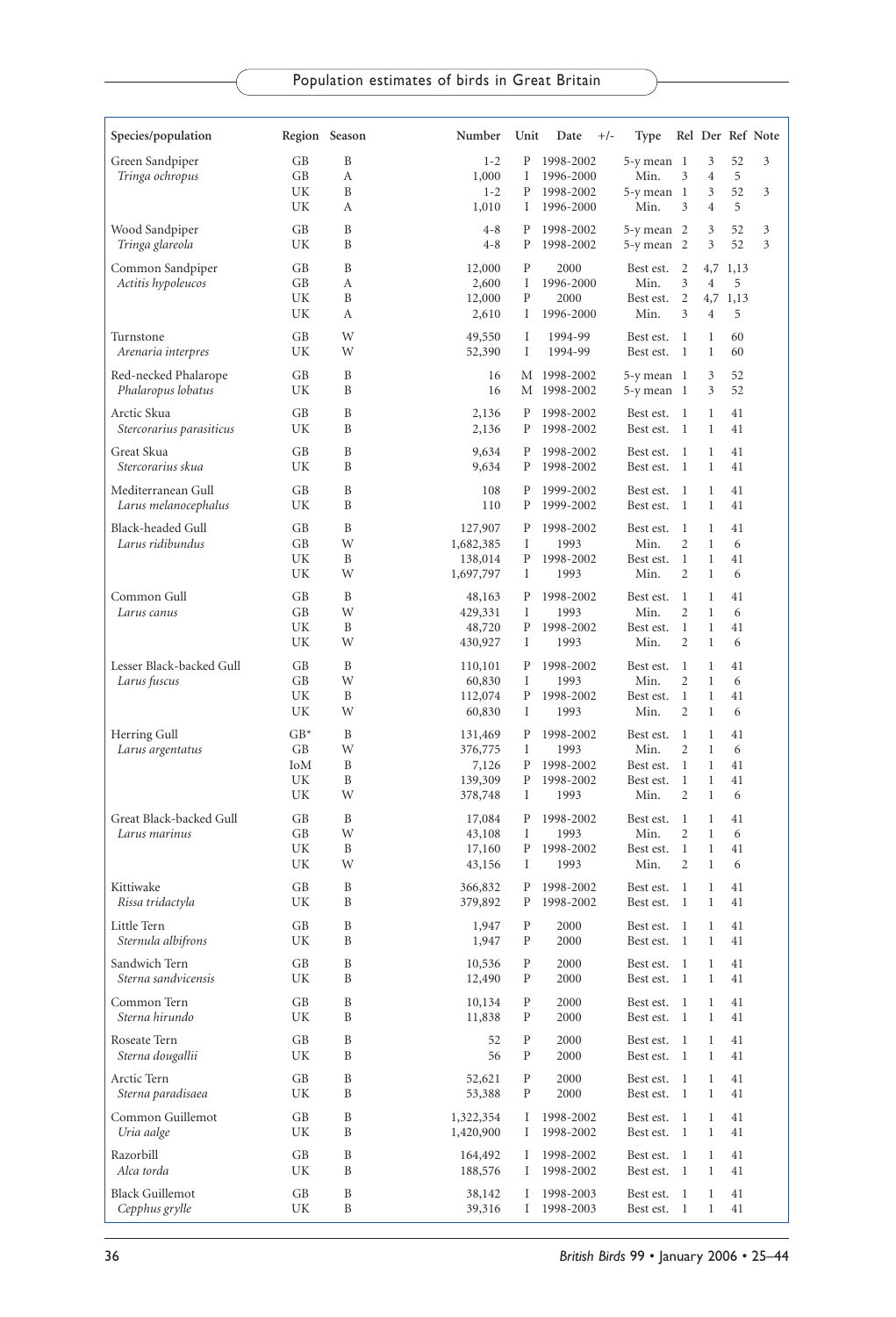| Species/population                             |          | Region Season     | Number                                     | Unit                   | Date<br>$+/-$                                                        | Type                             |              |                |                      | Rel Der Ref Note |
|------------------------------------------------|----------|-------------------|--------------------------------------------|------------------------|----------------------------------------------------------------------|----------------------------------|--------------|----------------|----------------------|------------------|
| Puffin                                         | GB       | B                 | 579,189                                    | P                      | 1998-2002                                                            | Best est.                        | 1            | $\mathbf{1}$   | 41                   |                  |
| Fratercula arctica                             | UK       | B                 | 580,799                                    | P                      | 1998-2002                                                            | Best est.                        | 1            | 1              | 41                   |                  |
| Rock Dove/Feral Pigeon                         | GB       | B                 | >100,000                                   | P                      | 1968-72                                                              | Min.                             | 3            | 2              | 65                   |                  |
| Columba livia                                  | UK       | B                 | >100,000                                   | ${\bf P}$              | 1968-72                                                              | Min.                             | 3            | 2              | 65                   |                  |
| <b>Stock Dove</b><br>Columba oenas             | GB<br>UK | B<br>B            | 309,000<br>309,000                         | T<br>T                 | 2000<br>2000                                                         | Best est.<br>Best est.           | 2<br>2       |                | 4,5 1,13<br>4,5 1,13 | 16               |
| Wood Pigeon<br>Columba palumbus                | GB<br>UK | B<br>B            | 2,450,000-3,040,000<br>2,570,000-3,160,000 | T<br>T                 | 2000<br>$^{+}$<br>2000<br>$^{+}$                                     | Best est.<br>Best est.           | 2<br>2       |                | 4,5 1,13<br>4,5 1,13 | 16               |
| Collared Dove<br>Streptopelia decaocto         | GB<br>UK | B<br>B            | 284,000<br>298,000                         | T<br>T                 | 2000<br>2000                                                         | Best est.<br>Best est.           | 3<br>3       |                | 4,5 1,13<br>4,5 1,13 | 16               |
| Turtle Dove<br>Streptopelia turtur             | GB<br>UK | B<br>B            | 44,000<br>44,000                           | T<br>T                 | 2000<br>$\sim$<br>2000<br>$\overline{\phantom{a}}$                   | Best est.<br>Best est.           | 2<br>2       |                | 4,5 1,13<br>4,5 1,13 |                  |
| Rose-ringed Parakeet                           | GB       | W                 | 4,300                                      | А                      | 2000/01                                                              | Best est.                        | 2            | 2              | 7                    |                  |
| Psittacula krameri                             | UK       | W                 | 4,300                                      | А                      | 2000/01                                                              | Best est.                        | 2            | 2              | 7                    |                  |
| Alexandrine Parakeet<br>Psittacula eupatria    | GB<br>UK | B<br>B            | 1<br>$\mathbf{1}$                          | Ρ<br>P                 | 1997-2000<br>1997-2000                                               | $4-y$ mean $1$<br>$4-y$ mean $1$ |              | 3<br>3         | 50<br>50             |                  |
| Monk Parakeet                                  | GB       | B                 | 5                                          | P                      | 2000                                                                 | Min.                             | 2            | 3              | 50                   |                  |
| Myiopsitta monachus                            | UK       | B                 | 5                                          | P                      | 2000                                                                 | Min.                             | 2            | 3              | 50                   |                  |
| Common Cuckoo                                  | GB       | B                 | 9,600-19,300                               | P                      | 2000                                                                 | Best est.                        | 3            | 4,5            | 1,13                 | 16               |
| Cuculus canorus                                | UK       | B                 | 9,600-20,000                               | P                      | 2000                                                                 | Best est.                        | 3            | 4,5            | 1,13                 |                  |
| Barn Owl                                       | GB       | B                 | 4,000 (3,000-5,000)                        | $\mathbf{P}$           | 1995-97                                                              | Best est.                        | 1            | $\overline{4}$ | 71                   |                  |
| Tyto alba                                      | UK       | B                 | 4,000 (3,000-5,000)                        | ${\bf P}$              | 1995-97                                                              | Best est.                        | 1            | $\overline{4}$ | 71                   |                  |
| Eagle Owl                                      | GB       | B                 | 1                                          | Ρ                      | 1996-2000 +                                                          | $5-y$ mean $3$                   |              | 3              | 50                   | 11               |
| Bubo bubo                                      | UK       | B                 | $\mathbf{1}$                               | P                      | $1996 - 2000 +$                                                      | $5-y$ mean $3$                   |              | 3              | 50                   | 11               |
| Little Owl<br>Athene noctua                    | GB<br>UK | B<br>B            | 5,800-11,600<br>5,800-11,600               | ${\bf P}$<br>P         | 2000<br>2000                                                         | Best est.<br>Best est.           | 3<br>3       |                | 4,5 1,13<br>4,5 1,13 |                  |
| Tawny Owl<br>Strix aluco                       | GB<br>UK | B<br>B            | 19,400<br>19,400                           | P<br>${\bf P}$         | 2000<br>2000                                                         | Best est.<br>Best est.           | 3<br>3       |                | 4,5 1,13<br>4,5 1,13 |                  |
| Long-eared Owl                                 | GB       | B                 | 1,100-3,600                                | P                      | 1988-91                                                              | Best est.                        | 3            | $\overline{4}$ | 23                   |                  |
| Asio otus                                      | UK       | B                 | 1,460-4,770                                | P                      | 1988-91                                                              | Best est.                        | 3            | $\overline{4}$ | 23                   |                  |
| Short-eared Owl                                | GB       | B                 | 1,000-3,500                                | ${\bf P}$              | 1988-91                                                              | Best est.                        | 3            | $\overline{4}$ | 23                   |                  |
| Asio flammeus                                  | UK       | B                 | 1,000-3,500                                | ${\bf P}$              | 1988-91                                                              | Best est.                        | 3            | 4              | 23                   |                  |
| European Nightjar                              | GB       | B                 | 3,400                                      | М                      | 1992                                                                 | Best est.                        | 1            | 1,4            | 43                   |                  |
| Caprimulgus europaeus                          | UK       | B                 | 3,400                                      | M                      | 1992                                                                 | Best est.                        | 1            | 1,4            | 43                   |                  |
| Common Swift                                   | GВ       | B                 | 80,000                                     | Ρ                      | 68-72, 88-91                                                         | Best est.                        | 3            | 2              | 23                   |                  |
| Apus apus                                      | UK       | B                 | 85,000                                     | Ρ                      | 68-72, 88-91                                                         | Best est.                        | 3            | $\overline{4}$ | 23                   |                  |
| Common Kingfisher<br>Alcedo atthis             | GB<br>UK | B<br>B            | 4,300-7,100<br>4,800-8,000                 | P<br>P                 | 2000<br>2000                                                         | Best est.<br>Best est.           | 2<br>2       | 4,7            | 1,13<br>4,7 1,13     |                  |
| Wryneck                                        | GB       | B                 | $0 - 1$                                    | Ρ                      | 1998-2002                                                            | $5-y$ mean $2$                   |              | 3              | 52                   | 3                |
| Jynx torquilla                                 | UK       | B                 | $0 - 1$                                    | Ρ                      | 1998-2002                                                            | 5-y mean 2                       |              | 3              | 52                   | 3                |
| Green Woodpecker<br>Picus viridus              | GB<br>UK | B<br>B            | 24,200<br>24,200                           | P<br>P                 | 2000<br>2000                                                         | Best est.<br>Best est.           | 3<br>3       |                | 4,5 1,13<br>4,5 1,13 |                  |
| Great Spotted Woodpecker<br>Dendrocopos major  | GB<br>UK | B<br>B            | 37,000-44,400<br>37,000-44,400             | ${\bf P}$<br>${\bf P}$ | 2000<br>2000                                                         | Best est.<br>Best est.           | 3<br>3       |                | 4,5 1,13<br>4,5 1,13 |                  |
| Lesser Spotted Woodpecker<br>Dendrocopos minor | GB<br>UK | B<br>B            | 1,400-2,900<br>1,400-2,900                 | ${\bf P}$<br>P         | 2000<br>$\overline{\phantom{a}}$<br>2000<br>$\overline{\phantom{a}}$ | Best est.<br>Best est.           | 2<br>2       |                | 2,5 1,13<br>2,5 1,13 |                  |
| Wood Lark                                      | GB       | B                 | 1,426-1,552                                | P                      | 1997                                                                 | Best est.                        | -1           | $\mathbf{1}$   | 78                   |                  |
| Lullula arborea                                | UK       | B                 | 1,426-1,552                                | P                      | 1997                                                                 | Best est.                        | $\mathbf{1}$ | $\mathbf{1}$   | 78                   |                  |
| Sky Lark<br>Alauda arvensis                    | GB<br>UK | $\, {\bf B}$<br>B | 1,700,000<br>1,785,000                     | T<br>T                 | 2000<br>2000<br>÷                                                    | Best est.<br>Best est.           | 2<br>2       |                | 4,5 1,13<br>4,5 1,13 | 16               |
| Shore Lark                                     | GB       | W                 | $<$ 300                                    | Ι                      | 1981-84                                                              | Best est.                        | 3            | 2              | 36                   |                  |
| Eremophila alpestris                           | UK       | W                 | $<$ 300                                    | Ι                      | 1981-84                                                              | Best est.                        | 3            | 2              | 36                   |                  |
| Sand Martin                                    | GB       | B                 | 77,500-250,000                             | N                      | 1988-91                                                              | Best est.                        | 3            | $\overline{4}$ | 23                   |                  |
| Riparia riparia                                | UK       | B                 | 85,000-270,000                             | N                      | 1988-91                                                              | Best est.                        | 3            | $\overline{4}$ | 23                   |                  |
| <b>Barn Swallow</b><br>Hirundo rustica         | GB<br>UK | B<br>B            | 678,000<br>726,000                         | T<br>T                 | 2000<br>2000                                                         | Best est.<br>Best est.           | 2<br>2       |                | 4,5 1,13<br>4,5 1,13 | -16              |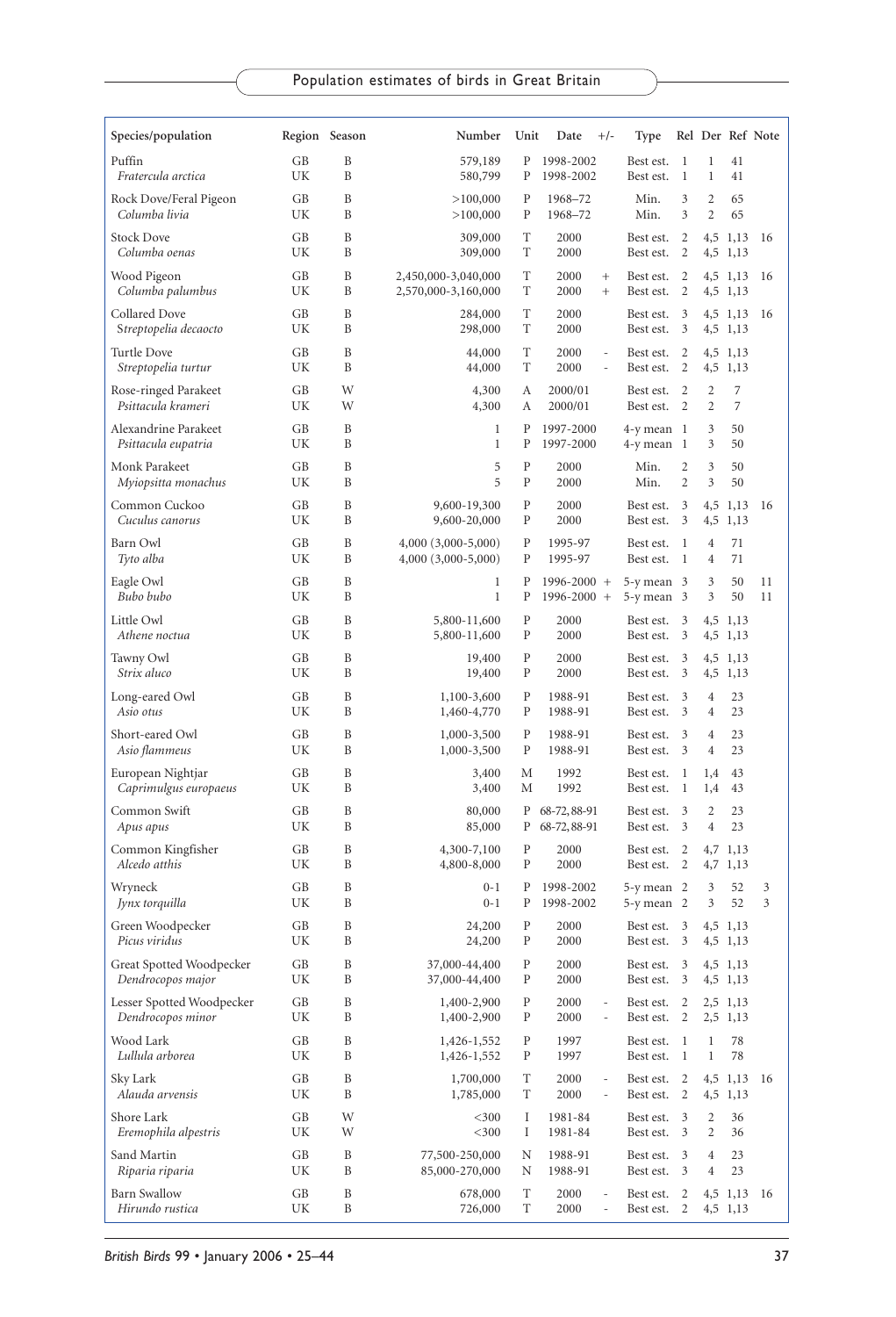| Species/population                            |                      | Region Season               | Number                                     | Unit                         | Date<br>$+/-$                                              | Type                                                     |                |                                  | Rel Der Ref Note     |                    |
|-----------------------------------------------|----------------------|-----------------------------|--------------------------------------------|------------------------------|------------------------------------------------------------|----------------------------------------------------------|----------------|----------------------------------|----------------------|--------------------|
| House Martin<br>Delichon urbicum              | GB<br>UK             | B<br>B                      | 253,000-505,000<br>273,000-535,000         | $\mathbf{P}$<br>P            | 2000<br>2000                                               | Best est.<br>Best est.                                   | 3<br>3         |                                  | 4,5 1,13<br>4,5 1,13 | -16                |
| Tree Pipit<br>Anthus trivialis                | GB<br>UK             | B<br>B                      | 74,400<br>74,400                           | T<br>T                       | 2000<br>2000                                               | Best est.<br>Best est.                                   | 3<br>3         |                                  | 4,5 1,13<br>4,5 1,13 |                    |
| Meadow Pipit<br>Anthus pratensis              | <b>GB</b><br>UK      | B<br>B                      | 1,600,000<br>1,680,000                     | T<br>T                       | 2000<br>2000                                               | Best est.<br>Best est.                                   | 3<br>3         |                                  | 4,5 1,13<br>4,5 1,13 | 16                 |
| Water Pipit Anthus spinoletta                 | GB                   | W                           | < 100                                      | Ι                            | 1981-84                                                    | Best est.                                                | 3              | 2                                | 36                   |                    |
| Rock Pipit<br>Anthus petrosus                 | GB<br>UK             | B<br>B                      | 34,000<br>35,650                           | $\mathbf{P}$<br>${\bf P}$    | 1988-91<br>1988-91                                         | Best est.<br>Best est.                                   | 3<br>3         | $\overline{4}$<br>$\overline{4}$ | 23<br>23             |                    |
| Yellow Wagtail<br>Motacilla flava             | GB<br>UK             | B<br>B                      | 11,500-26,500<br>11,500-26,500             | T<br>T                       | 2000<br>2000                                               | Best est.<br>Best est.                                   | 3<br>3         |                                  | 4,5 1,13<br>4,5 1,13 |                    |
| Grey Wagtail<br>Motacilla cinerea             | GB<br>UK             | B<br>B                      | 34,400-41,300<br>38,400-46,200             | $\mathbf{P}$<br>${\bf P}$    | 2000<br>2000                                               | Best est.<br>Best est.                                   | 3<br>3         |                                  | 4,7 1,13<br>4,7 1,13 | 16                 |
| White/Pied Wagtail<br>Motacilla alba          | GB<br>UK             | B<br>B                      | 255,000-330,000<br>272,000-352,000         | T<br>T                       | 2000<br>2000                                               | Best est.<br>Best est.                                   | 2<br>2         |                                  | 4,5 1,13<br>4,5 1,13 | 16                 |
| Waxwing<br>Bombycilla garrulus                | GB<br>UK             | W<br>W                      | < 100<br>< 100                             | Ι<br>Ι                       | 1981-84<br>1981-84                                         | Best est.<br>Best est.                                   | 3<br>3         | 2<br>2                           | 36<br>36             |                    |
| Dipper<br>Cinclus cinclus                     | GB<br>UK             | B<br>B                      | 6,350-19,100<br>6,800-20,000               | ${\bf P}$<br>${\bf P}$       | 2000<br>2000                                               | Best est.<br>Best est.                                   | 3<br>3         |                                  | 4,7 1,13<br>4,7 1,13 | 16                 |
| Wren<br>Troglodytes troglodytes               | <b>GB</b><br>UK      | B<br>B                      | 8,000,000<br>8,512,000                     | T<br>T                       | 2000<br>2000                                               | Best est.<br>Best est.                                   | 2<br>2         |                                  | 4,5 1,13<br>4,5 1,13 | 16                 |
| 'Fair Isle' Wren T. t. fridariensis           | GB                   | B                           | 28                                         | М                            | 1999-2003                                                  | Best est.                                                | 1              | 1                                | 19                   |                    |
| Dunnock<br>Prunella modularis                 | GB<br>UK             | B<br>B                      | 2,060,000<br>2,163,000                     | T<br>T                       | 2000<br>$\blacksquare$<br>2000<br>÷,                       | Best est.<br>Best est.                                   | 2<br>2         |                                  | 4,5 1,13<br>4,5 1,13 | 16                 |
| Robin<br>Erithacus rubecula                   | GB<br>UK             | B<br>B                      | 5,500,000<br>5,895,000                     | T<br>T                       | 2000<br>2000                                               | Best est.<br>Best est.                                   | 2<br>2         |                                  | 4,5 1,13<br>4,5 1,13 | 16                 |
| Common Nightingale<br>Luscinia megarhynchos   | GB<br>UK             | B<br>B                      | 6,700 (5,600-9,350)<br>6,700 (5,600-9,350) | M<br>М                       | 1999<br>1999                                               | Best est.<br>Best est.                                   | -1<br>1        | $\mathbf{1}$<br>1                | 77<br>77             |                    |
| Bluethroat<br>Luscinia svecica                | GB<br>UK             | B<br>B                      | $0 - 1$<br>$0 - 1$                         | P<br>Ρ                       | 1998-2002<br>1998-2002                                     | $5-y$ mean $2$<br>5-y mean 2                             |                | 3<br>3                           | 52<br>52             | 3<br>3             |
| <b>Black Redstart</b><br>Phoenicurus ochruros | GB<br>UK             | B<br>B                      | $25 - 73$<br>$25 - 73$                     | Ρ<br>Ρ                       | 1998-2002<br>1998-2002                                     | 5-y mean 2<br>$5-y$ mean $2$                             |                | 3<br>3                           | 52<br>52             | 3<br>3             |
| Common Redstart<br>Phoenicurus phoenicurus    | GB<br>UK             | B<br>B                      | 101,000<br>101,000                         | $\mathbf{P}$<br>$\mathbf{P}$ | 2000<br>2000                                               | Min.<br>Min.                                             | 3<br>3         | 4,5                              | 1,13<br>4,5 1,13     |                    |
| Whinchat<br>Saxicola rubetra                  | GB<br>UK             | B<br>B                      | 14,000-28,000<br>14,000-28,000             | $\mathbf{P}$<br>P            | 1988-91<br>1988-91                                         | Best est.<br>Best est.                                   | 3<br>3         | 4<br>$\overline{4}$              | 23<br>23             |                    |
| Common Stonechat<br>Saxicola torquatus        | GB<br>UK             | B<br>B                      | 8,500-22,000<br>9,000-23,000               | P<br>${\bf P}$               | 1988-91<br>1988-91                                         | Best est.<br>Best est.                                   | 3<br>3         | $\overline{4}$<br>4              | 23<br>23             |                    |
| Northern Wheatear<br>Oenanthe oenanthe        | <b>GB</b><br>UK      | B<br>B                      | 55,000<br>56,000                           | $\mathbf{P}$<br>${\bf P}$    | 1988-91<br>1988-91                                         | Best est.<br>Best est.                                   | 3<br>3         | 4<br>$\overline{4}$              | 23<br>23             |                    |
| Ring Ouzel<br>Turdus torquatus                | GB<br>UK             | B<br>B                      | 6,157-7,549<br>6,157-7,549                 | $\mathbf{P}$<br>$\mathbf{P}$ | 1999<br>1999                                               | Best est.<br>Best est.                                   | 1<br>1         | 1<br>1                           | 79<br>79             |                    |
| Blackbird<br>Turdus merula                    | GB<br>UK             | B<br>B                      | 4,620,000<br>4,935,000                     | T<br>T                       | 2000<br>$\blacksquare$<br>2000                             | Best est.<br>Best est. 2                                 | $\overline{2}$ |                                  | 4,5 1,13<br>4,5 1,13 | 16                 |
| Fieldfare<br>Turdus pilaris                   | GB<br>GB<br>UK<br>UK | $\, {\bf B}$<br>W<br>B<br>W | $1 - 4$<br>680,000<br>$1 - 4$<br>720,000   | Ρ<br>Ι<br>P<br>Ι             | 1998-2002<br>1981-84<br>1998-2002<br>1981-84               | $5-y$ mean $2$<br>Best est. 3<br>5-y mean 2<br>Best est. | 3              | 3<br>2<br>3<br>2                 | 52<br>36<br>52<br>36 | 3<br>12<br>3<br>12 |
| Song Thrush<br>Turdus philomelos              | GB<br>UK             | B<br>B                      | 1,030,000<br>1,144,000                     | T<br>T                       | 2000<br>$\overline{\phantom{a}}$<br>2000<br>$\blacksquare$ | Best est.<br>Best est. 2                                 | 2              |                                  | 4,5 1,13<br>4,5 1,13 | 16                 |
| Redwing<br>Turdus iliacus                     | GB<br>GB<br>UK<br>UK | B<br>W<br>B<br>W            | $2 - 17$<br>650,000<br>$2 - 17$<br>685,000 | Ρ<br>Ι<br>P<br>Ι             | 1998-2002<br>1981-84<br>1998-2002<br>1981-84               | 5-y mean 2<br>Best est.<br>5-y mean 2<br>Best est. 3     | 3              | 3<br>2<br>3<br>2                 | 52<br>36<br>52<br>36 | 3<br>13<br>3<br>13 |
| Mistle Thrush<br>Turdus viscivorus            | GB<br>UK             | B<br>Β                      | 205,000<br>222,500                         | T<br>T                       | 2000<br>2000                                               | Best est.<br>Best est.                                   | 2<br>2         |                                  | 4,5 1,13<br>4,5 1,13 | 16                 |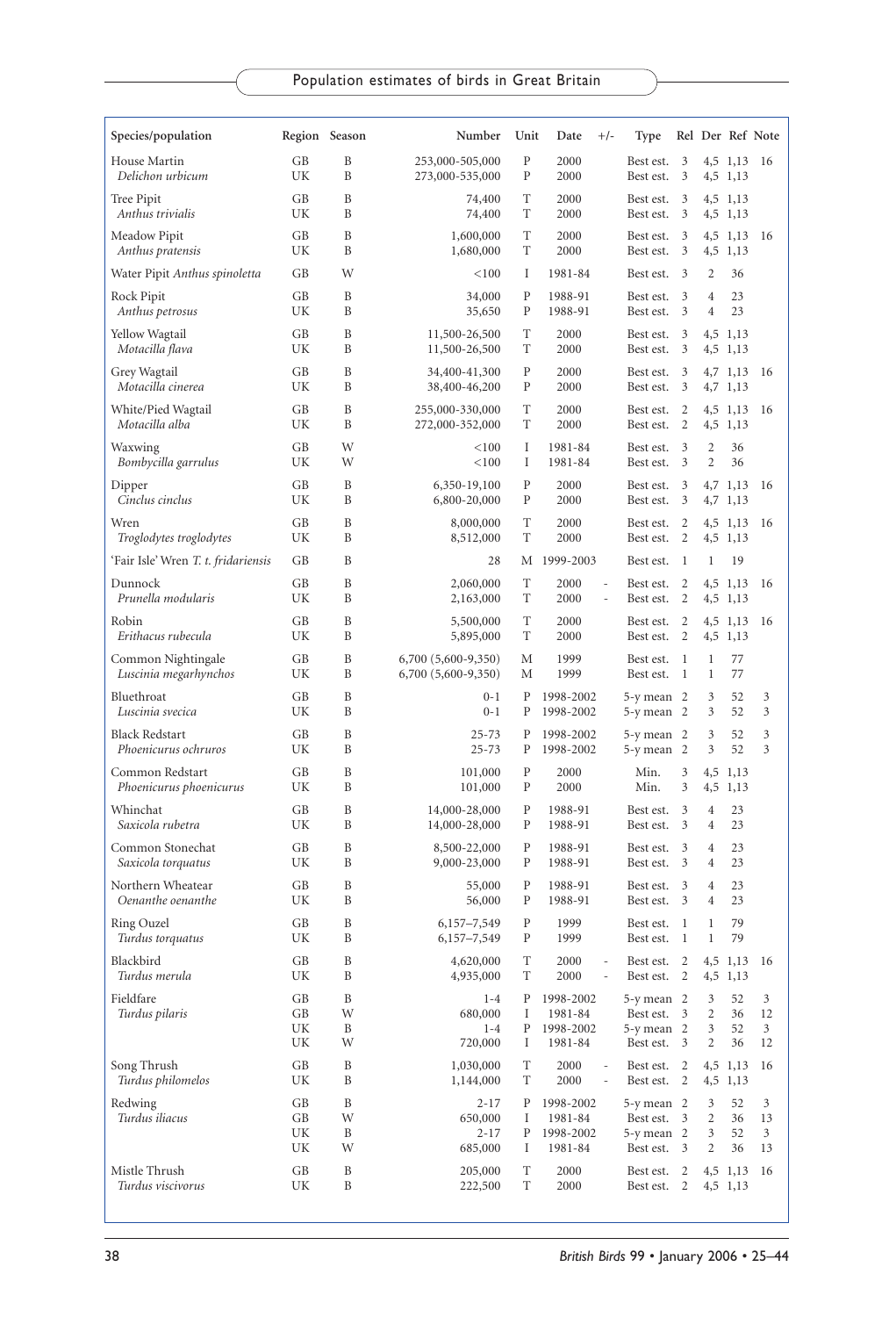| Species/population                              |                      | Region Season    | Number                                           | Unit             | Date<br>$+/-$                                  | Type                                               |                                   |                                        |                      | Rel Der Ref Note |
|-------------------------------------------------|----------------------|------------------|--------------------------------------------------|------------------|------------------------------------------------|----------------------------------------------------|-----------------------------------|----------------------------------------|----------------------|------------------|
| Cetti's Warbler<br>Cettia cetti                 | GB<br>UK             | B<br>B           | 645<br>645                                       |                  | M 1998-2002<br>M 1998-2002                     | $5-y$ mean $2$<br>5-y mean                         | - 2                               | 3<br>3                                 | 52<br>52             |                  |
| Grasshopper Warbler<br>Locustella naevia        | GB<br>UK             | B<br>B           | 10,500<br>11,750                                 | P<br>P           | 1988-91<br>1988-91<br>$\overline{\phantom{a}}$ | Best est.<br>Best est.                             | 3<br>3                            | $\overline{4}$<br>$\overline{4}$       | 23<br>23             |                  |
| Savi's Warbler<br>Locustella luscinioides       | GB<br>UK             | B<br>B           | $0 - 6$<br>$0 - 6$                               | P<br>P           | 1998-2002<br>1998-2002                         | $5-y$ mean $2$<br>5-y mean 2                       |                                   | 3<br>3                                 | 52<br>52             | 3<br>3           |
| Aquatic Warbler<br>Acrocephalus paludicola      | GB<br>UK             | А<br>A           | 33<br>33                                         | Ι<br>Ι           | 1996-2000<br>1996-2000                         | $5-y$ mean $3$<br>5-y mean 3                       |                                   | 3<br>3                                 |                      | 17<br>17         |
| Sedge Warbler<br>Acrocephalus schoenobaenus     | GB<br>UK             | B<br>B           | 297,000<br>321,000                               | T<br>T           | 2000<br>2000                                   | Best est.<br>Best est.                             | 2<br>2                            |                                        | 4,5 1,13<br>4,5 1,13 | 16               |
| Marsh Warbler<br>Acrocephalus palustris         | UK<br>UK             | B<br>B           | $3 - 24$<br>$3 - 24$                             | P<br>P           | 1998-2002<br>1998-2002                         | $5-y$ mean $1$<br>5-y mean 1                       |                                   | 3<br>3                                 | 52<br>52             | 3<br>3           |
| Reed Warbler<br>Acrocephalus scirpaceus         | GB<br>UK             | B<br>B           | 60,800-122,000<br>60,800-122,000                 | P<br>P           | 2000<br>2000                                   | Best est.<br>Best est.                             | 3<br>3                            | 4,5                                    | 4,5 1,13<br>1,13     |                  |
| Great Reed Warbler<br>Acrocephalus arundinaceus | <b>GB</b><br>UK      | B<br>B           | $0 - 1$<br>$0 - 1$                               | Ρ<br>P           | 1998-2002<br>1998-2002                         | $5-y$ mean $2$<br>5-y mean 2                       |                                   | 3<br>3                                 | 52<br>52             | 3<br>3           |
| Icterine Warbler<br>Hippolais icterina          | GB<br>UK             | B<br>B           | $0 - 1$<br>$0 - 1$                               | P<br>Ρ           | 1998-2002<br>1998-2002                         | 5-y mean 2<br>$5-y$ mean $2$                       |                                   | 3<br>3                                 | 52<br>52             | 3<br>3           |
| Blackcap<br>Sylvia atricapilla                  | GB<br>UK             | B<br>B           | 916,000<br>932,000                               | T<br>T           | 2000<br>$\! +$<br>2000<br>$^{+}$               | Best est.<br>Best est.                             | $\overline{2}$<br>2               |                                        | 4,5 1,13<br>4,5 1,13 | 16               |
| Garden Warbler<br>Sylvia borin                  | GB<br>UK             | B<br>B           | 190,000<br>190,000                               | T<br>T           | 2000<br>2000                                   | Best est.<br>Best est.                             | $\overline{2}$<br>2               |                                        | 4,5 1,13<br>4,5 1,13 | 16               |
| Lesser Whitethroat<br>Sylvia curruca            | GB<br>UK             | B<br>B           | 64,000<br>64,000                                 | T<br>T           | 2000<br>2000                                   | Best est.<br>Best est.                             | 2<br>2                            |                                        | 4,5 1,13<br>4,5 1,13 | 16               |
| Common Whitethroat<br>Sylvia communis           | GB<br>UK             | B<br>B           | 931,000<br>945,000                               | T<br>T           | 2000<br>$^{+}$<br>2000<br>$^{+}$               | Best est.<br>Best est.                             | 2<br>2                            |                                        | 4,5 1,13<br>4,5 1,13 | 16               |
| Dartford Warbler<br>Sylvia undata               | GB<br>UK             | B<br>B           | 1,600-1,890<br>1,600-1,890                       | P<br>P           | 1994<br>1994                                   | Best est.<br>Best est.                             | $\mathbf{1}$<br>1                 | 1,2<br>1,2                             | 22<br>22             |                  |
| Wood Warbler<br>Phylloscopus sibilatrix         | GB<br>UK             | B<br>B           | 17,200 (15,830-18,570)<br>17,200 (15,830-18,570) | М<br>М           | 1984-85<br>1984-85                             | 95%<br>95%                                         | $\overline{2}$<br>$\overline{2}$  | 4<br>$\overline{4}$                    | 3<br>3               |                  |
| Common Chiffchaff<br>Phylloscopus collybita     | GB<br>UK             | B<br>B           | 749,000<br>807,000                               | T<br>T           | 2000<br>2000                                   | Best est.<br>Best est.                             | $\overline{2}$<br>2               | 4,5                                    | 1,13<br>4,5 1,13     | 16               |
| Iberian Chiffchaff<br>Phylloscopus ibericus     | GB<br>UK             | B<br>B           | $0 - 1$<br>$0 - 1$                               | P<br>P           | 1998-2002<br>1998-2002                         | 5-y mean<br>5-y mean 3                             | 3                                 | 3<br>3                                 | 52<br>52             | 3<br>3           |
| Willow Warbler<br>Phylloscopus trochilus        | GB<br>UK             | B<br>B           | 1,955,000<br>2,125,000                           | T<br>T           | 2000<br>2000                                   | Best est.<br>Best est.                             | $\overline{2}$<br>2               |                                        | 4,5 1,13<br>4,5 1,13 | 16               |
| Goldcrest<br>Regulus regulus                    | GB<br>UK             | B<br>B           | 773,000<br>842,000                               | T<br>T           | 2000<br>2000                                   | Best est.<br>Best est.                             | 3<br>3                            |                                        | 4,5 1,13<br>4,5 1,13 | 16               |
| Firecrest<br>Regulus ignicapilla                | GB<br>UK             | B<br>B           | 80-250<br>80-250                                 | М<br>М           | 1988-91<br>1988-91                             | Best est.<br>Best est.                             | 2<br>2                            | 2<br>$\overline{4}$                    | 23<br>23             |                  |
| Spotted Flycatcher<br>Muscicapa striata         | GB<br>UK             | B<br>B           | 58,800<br>63,700                                 | T<br>T           | 2000<br>2000                                   | Best est.<br>Best est.                             | $\overline{2}$<br>2               |                                        | 4,5 1,13<br>4,5 1,13 | 16               |
| Pied Flycatcher<br>Ficedula hypoleuca           | GB<br>UK             | B<br>B           | 35,000-40,000<br>35,000-40,000                   | Ρ<br>Ρ           | 1988-91<br>1988-91                             | Best est.<br>Best est.                             | 3<br>3                            | 4<br>$\overline{4}$                    | 23<br>23             |                  |
| Bearded Tit<br>Panurus biarmicus                | GB<br>UK             | B<br>B           | 504-559<br>504-559                               | P<br>P           | 2002<br>2002                                   | Best est. 1<br>Best est.                           | $\mathbf{1}$                      | 1,2<br>1,2                             | 52<br>52             | 3<br>3           |
| Long-tailed Tit<br>Aegithalos caudatus          | GB<br>UK             | B<br>B           | 261,000<br>273,000                               | T<br>T           | 2000<br>2000                                   | Best est.<br>Best est.                             | 2<br>$\overline{c}$               |                                        | 4,5 1,13<br>4,5 1,13 | 16               |
| Blue Tit<br>Cyanistes caeruleus                 | GB<br>UK             | B<br>B           | 3,333,000<br>3,535,000                           | T<br>T           | 2000<br>2000                                   | Best est.<br>Best est.                             | 2<br>2                            |                                        | 4,5 1,13<br>4,5 1,13 | 16               |
| Great Tit<br>Parus major                        | GB<br>UK             | B<br>B           | 1,952,000<br>2,074,000                           | T<br>T           | 2000<br>2000                                   | Best est.<br>Best est.                             | $\overline{2}$<br>2               |                                        | 4,5 1,13<br>4,5 1,13 | 16               |
| Crested Tit<br>Lophophanes cristatus            | GB<br>GB<br>UK<br>UK | B<br>W<br>B<br>W | 2,400<br>5,200-9,500<br>2,400<br>5,200-9,500     | P<br>I<br>P<br>I | 1995<br>1995<br>1995<br>1995                   | Best est. 1<br>Best est.<br>Best est.<br>Best est. | 1<br>$\mathbf{1}$<br>$\mathbf{1}$ | 2<br>$\mathbf{1}$<br>2<br>$\mathbf{1}$ | 68<br>68<br>68<br>68 |                  |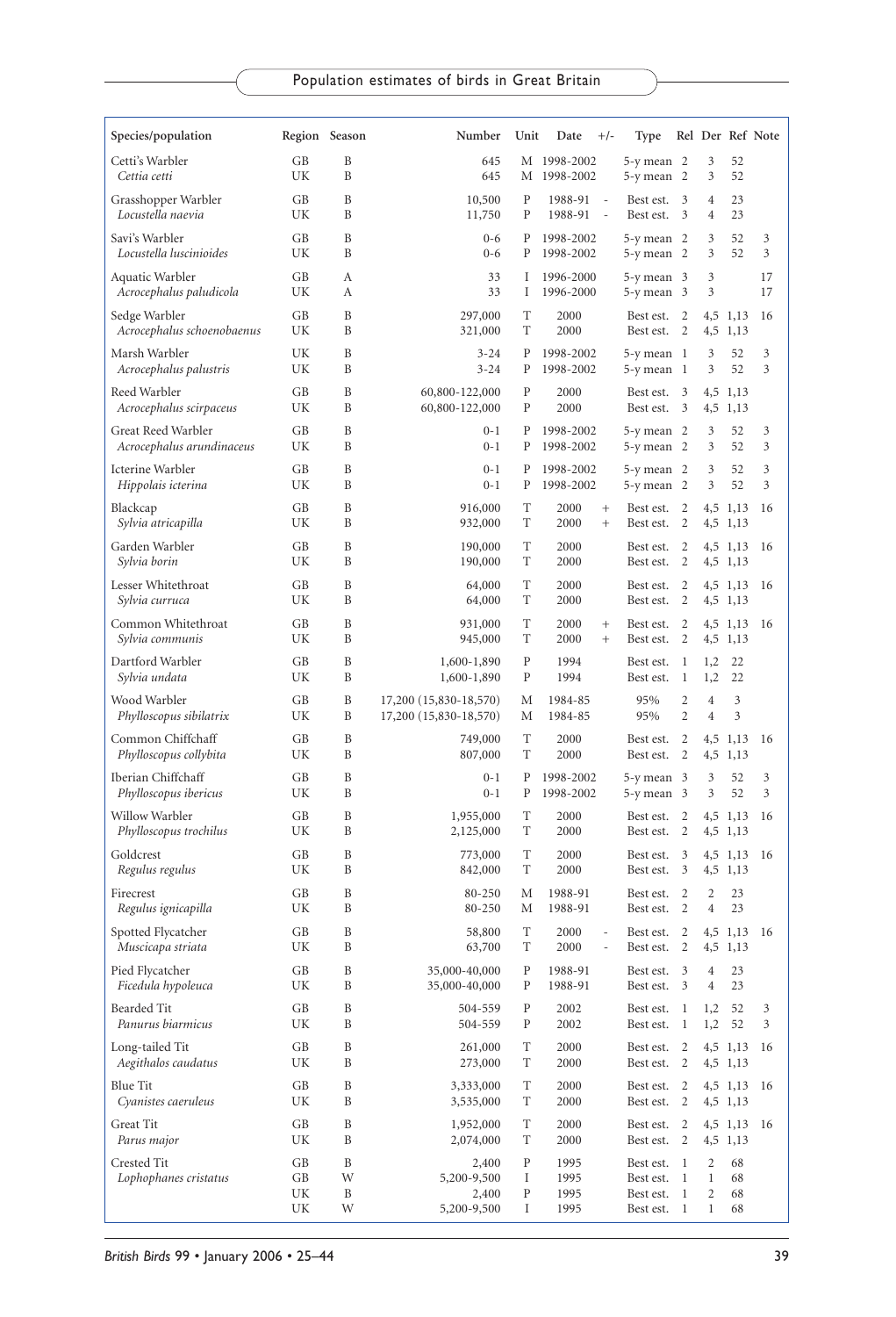| Species/population                           |                                                                | Region Season                             | Number                                                                                          | Unit                                                            | Date<br>$+/-$                                                        | Type                                                                                                              |                                                                    |                                             | Rel Der Ref Note                                                                                        |                |
|----------------------------------------------|----------------------------------------------------------------|-------------------------------------------|-------------------------------------------------------------------------------------------------|-----------------------------------------------------------------|----------------------------------------------------------------------|-------------------------------------------------------------------------------------------------------------------|--------------------------------------------------------------------|---------------------------------------------|---------------------------------------------------------------------------------------------------------|----------------|
| Coal Tit<br>Periparus ater                   | GВ<br>UK                                                       | B<br>B                                    | 604,000<br>653,000                                                                              | T<br>T                                                          | 2000<br>2000                                                         | Best est.<br>Best est.                                                                                            | 2<br>$\overline{2}$                                                |                                             | 4,5 1,13<br>4,5 1,13                                                                                    | -16            |
| Willow Tit<br>Poecile montanus               | GB<br>UK                                                       | B<br>B                                    | 8,500<br>8,500                                                                                  | T<br>T                                                          | 2000<br>÷<br>2000<br>÷,                                              | Best est.<br>Best est.                                                                                            | 3<br>3                                                             |                                             | 4,5 1,13<br>4,5 1,13                                                                                    |                |
| Marsh Tit<br>Poecile palustris               | GB<br>UK                                                       | B<br>B                                    | 52,800<br>52,800                                                                                | T<br>T                                                          | 2000<br>ä,<br>2000<br>$\blacksquare$                                 | Best est.<br>Best est.                                                                                            | 3<br>3                                                             |                                             | 4,5 1,13<br>4,5 1,13                                                                                    |                |
| Eurasian Nuthatch<br>Sitta europaea          | GВ<br>UK                                                       | B<br>B                                    | 144,000<br>144,000                                                                              | T<br>T                                                          | 2000<br>2000                                                         | Best est.<br>Best est.                                                                                            | 2<br>2                                                             |                                             | 4,5 1,13<br>4,5 1,13                                                                                    |                |
| Eurasian Treecreeper<br>Certhia familiaris   | GВ<br>UK                                                       | B<br>B                                    | 204,000<br>214,000                                                                              | T<br>T                                                          | 2000<br>2000                                                         | Best est.<br>Best est.                                                                                            | 3<br>3                                                             |                                             | 4,5 1,13<br>4,5 1,13                                                                                    | 16             |
| Golden Oriole<br>Oriolus oriolus             | GB<br>UK                                                       | B<br>B                                    | $5 - 17$<br>$5 - 17$                                                                            | P<br>Ρ                                                          | 1998-2002<br>1998-2002                                               | 5-y mean 1<br>5-y mean 1                                                                                          |                                                                    | 3<br>3                                      | 52<br>52                                                                                                | 3<br>3         |
| Red-backed Shrike<br>Lanius collurio         | GB<br>UK                                                       | B<br>B                                    | $0 - 5$<br>$0 - 5$                                                                              | P<br>Ρ                                                          | 1998-2002<br>1998-2002                                               | 5-y mean 1<br>$5-y$ mean $1$                                                                                      |                                                                    | 3<br>3                                      | 52<br>52                                                                                                | 3<br>3         |
| Eurasian Jay<br>Garrulus glandarius          | GB<br>UK                                                       | B<br>B                                    | 160,000<br>160,000                                                                              | T<br>T                                                          | 2000<br>2000                                                         | Best est.<br>Best est.                                                                                            | 2<br>2                                                             |                                             | 4,5 1,13<br>4,5 1,13                                                                                    | 16             |
| Magpie<br>Pica pica                          | GB<br>UK                                                       | B<br>B                                    | 590,000<br>650,000                                                                              | T<br>T                                                          | 2000<br>2000                                                         | Best est.<br>Best est.                                                                                            | 2<br>2                                                             |                                             | 4,5 1,13<br>4,5 1,13                                                                                    | 16             |
| Red-billed Chough<br>Pyrrhocorax pyrrhocorax | $GB*$<br>$GB*$<br>$GB*$<br>IoM<br>IoM<br>IoM<br>UK<br>UK<br>UK | B<br>B<br>W<br>B<br>B<br>W<br>B<br>B<br>W | 300-346<br>932-939<br>932-939<br>128-150<br>426<br>426<br>429-497<br>1,360-1,367<br>1,360-1,367 | $\mathbf{P}$<br>Ι<br>Ι<br>$\mathbf{P}$<br>I<br>Ι<br>P<br>I<br>Ι | 2002<br>2002<br>2002<br>2002<br>2002<br>2002<br>2002<br>2002<br>2002 | Best est.<br>Best est.<br>Best est.<br>Best est.<br>Best est.<br>Best est.<br>Best est.<br>Best est.<br>Best est. | -1<br>1<br>$\mathbf{1}$<br>-1<br>1<br>$\mathbf{1}$<br>-1<br>1<br>1 | $\mathbf{1}$<br>$\mathbf{1}$<br>1<br>1<br>1 | 1 20,70 14<br>20,70 15<br>20,70 15<br>42<br>42<br>42<br>1 20,70,42 14<br>1 20,70,42 15<br>1 20,70,42 15 | 14<br>15<br>15 |
| Western Jackdaw<br>Corvus monedula           | GB<br>UK                                                       | B<br>B                                    | 503,000<br>555,000                                                                              | T<br>T                                                          | 2000<br>2000                                                         | Best est.<br>Best est.                                                                                            | 2<br>2                                                             |                                             | 4,5 1,13 16<br>4,5 1,13                                                                                 |                |
| Rook<br>Corvus frugilegus                    | GB<br>UK                                                       | B<br>B                                    | 1,022,000-1,304,000<br>1,130,000-1,440,000                                                      | $\mathbf{P}$<br>P                                               | 2000<br>2000                                                         | Best est.<br>Best est.                                                                                            | 3<br>3                                                             |                                             | 2,5 38,13 16<br>2,5 38,13                                                                               |                |
| Carrion Crow<br>Corvus corone                | GB<br>UK                                                       | B<br>B                                    | 790,000<br>790,000                                                                              | T<br>T                                                          | 1988-91<br>$^{+}$<br>1988-91<br>$^{+}$                               | Best est.<br>Best est.                                                                                            | $\overline{2}$<br>2                                                | 4<br>4                                      | 23<br>23                                                                                                |                |
| <b>Hooded Crow</b><br>Corvus cornix          | GB<br>UK                                                       | B<br>B                                    | 160,000<br>213,900                                                                              | T<br>T                                                          | 1988-91<br>$^{+}$<br>1988-91<br>$\! + \!\!\!\!$                      | Best est.<br>Best est.                                                                                            | 2<br>2                                                             | 4<br>$\overline{4}$                         | 23<br>23                                                                                                |                |
| Common Raven<br>Corvus corax                 | GB<br>UK                                                       | B<br>B                                    | 12,000<br>12,900                                                                                | ${\bf P}$<br>P                                                  | 2000<br>2000                                                         | Best est.<br>Best est.                                                                                            | 3<br>3                                                             |                                             | 4,5 1,13<br>4,5 1,13                                                                                    | 16             |
| Common Starling<br>Sturnus vulgaris          | GB<br>UK                                                       | B<br>B                                    | 737,000<br>804,000                                                                              | T<br>T                                                          | 2000<br>2000                                                         | Best est.<br>Best est.                                                                                            | 3<br>3                                                             |                                             | 4,5 1,13<br>4,5 1,13                                                                                    | 16             |
| House Sparrow<br>Passer domesticus           | GВ<br>UΚ                                                       | B<br>B                                    | 1,950,000-3,450,000<br>2,100,000-3,675,000                                                      | P<br>P                                                          | 2000<br>$\overline{\phantom{a}}$<br>2000<br>$\overline{\phantom{a}}$ | Best est.<br>Best est.                                                                                            | 3<br>3                                                             |                                             | 4,5 1,13<br>4,5 1,13                                                                                    | 16             |
| Tree Sparrow<br>Passer montanus              | GВ<br>UK                                                       | B<br>B                                    | 68,000<br>68,000                                                                                | T<br>T                                                          | 2000<br>÷<br>2000<br>÷,                                              | Best est.<br>Best est.                                                                                            | 2<br>2                                                             |                                             | 4,5 1,13<br>4,5 1,13                                                                                    | 16             |
| Common Chaffinch<br>Fringilla coelebs        | GB<br>UK                                                       | B<br>B                                    | 5,562,000<br>5,974,000                                                                          | T<br>T                                                          | 2000<br>2000                                                         | Best est. 2 4,5 1,13 16<br>Best est. 2                                                                            |                                                                    |                                             | 4,5 1,13                                                                                                |                |
| Brambling<br>Fringilla montifringilla        | GB<br>GB<br>UK                                                 | B<br>W<br>B                               | $0 - 2$<br>45,000-1,800,000<br>$0 - 2$                                                          | Ρ<br>I<br>Ρ                                                     | 1998-2002<br>1981-84<br>1998-2002                                    | 5-y mean 2<br>Best est.<br>5-y mean 2                                                                             | 3                                                                  | 3<br>2<br>3                                 | 52<br>36<br>52                                                                                          | 3<br>3         |
| Greenfinch<br>Carduelis chloris              | GB<br>UK                                                       | B<br>B                                    | 695,000<br>734,000                                                                              | T<br>T                                                          | 2000<br>2000                                                         | Best est.<br>Best est.                                                                                            | 2<br>2                                                             |                                             | 4,5 1,13<br>4,5 1,13                                                                                    | 16             |
| Goldfinch<br>Carduelis carduelis             | GB<br>UK                                                       | B<br>B                                    | 299,000<br>313,000                                                                              | T<br>T                                                          | 2000<br>2000<br>$\overline{\phantom{a}}$                             | Best est.<br>Best est.                                                                                            | 2<br>2                                                             |                                             | 4,5 1,13<br>4,5 1,13                                                                                    | -16            |
| Siskin<br>Carduelis spinus                   | GB<br>UK                                                       | B<br>B                                    | 357,000<br>369,000                                                                              | Ρ<br>$\, {\bf p}$                                               | 2000<br>2000                                                         | Best est.<br>Best est.                                                                                            | 3<br>3                                                             |                                             | 4,5 1,13<br>4,5 1,13                                                                                    | 16             |
| Linnet<br>Carduelis cannabina                | GB<br>UK                                                       | B<br>B                                    | 535,000<br>556,000                                                                              | T<br>T                                                          | 2000<br>2000                                                         | Best est.<br>Best est.                                                                                            | 2<br>$\overline{2}$                                                |                                             | 4,5 1,13<br>4,5 1,13                                                                                    | 16             |
| Twite<br>Carduelis flavirostris              | GВ<br>UK                                                       | B<br>B                                    | $10,000(6,000-15,000)$<br>10,000 (6,000-15,000)                                                 | P<br>Ρ                                                          | 1999<br>1999                                                         | Best est.<br>Best est.                                                                                            | -1<br>$\mathbf{1}$                                                 | 4<br>4                                      | 37<br>37                                                                                                |                |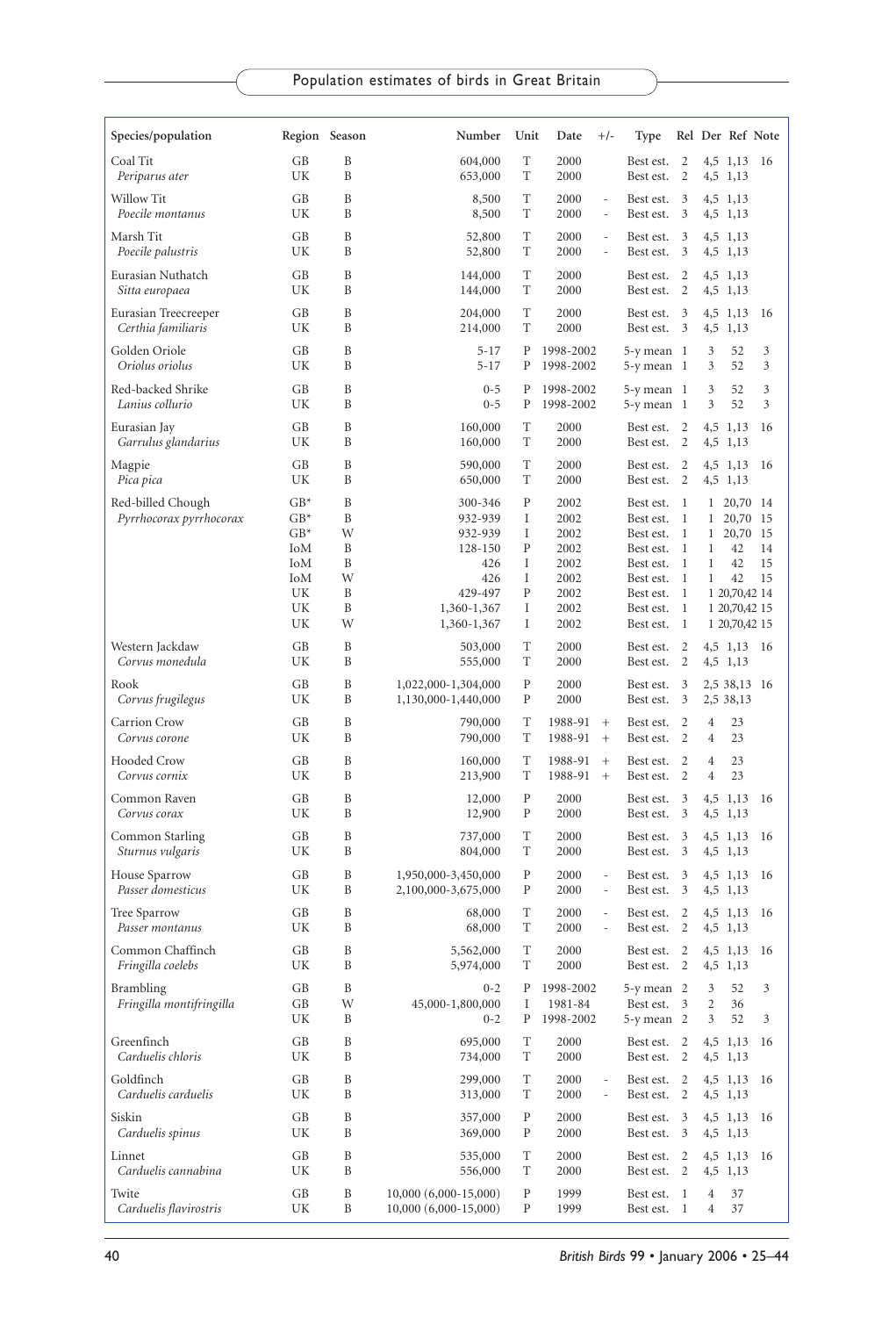| Species/population                        |                      | Region Season                | Number                                                    | Unit                         | Date                                     | $+/-$                              | Type                                             |                                            |                                                                      | Rel Der Ref Note             |        |
|-------------------------------------------|----------------------|------------------------------|-----------------------------------------------------------|------------------------------|------------------------------------------|------------------------------------|--------------------------------------------------|--------------------------------------------|----------------------------------------------------------------------|------------------------------|--------|
| Lesser Redpoll<br>Carduelis cabaret       | GB<br>UK             | $\mathbf{B}$<br>$\mathbf{B}$ | 25,300<br>26,900                                          | $\mathbf{P}$<br>P            | 2000<br>2000                             |                                    | Best est.<br>Best est.                           | 3<br>3                                     | 4,5                                                                  | 4,5 1,13 16<br>1,13          |        |
| Common Crossbill<br>Loxia curvirostra     | GB<br>UK             | B<br>B                       | 1,000-20,000<br>1,000-20,000                              | P<br>P                       | 1968-90<br>1968-90                       |                                    | Best est.<br>Best est.                           | 3<br>3                                     | 2<br>$\overline{2}$                                                  | 23,65<br>23,65               |        |
| Scottish Crossbill<br>Loxia scotica       | <b>GB</b><br>UK      | B<br>B                       | 300-1,250<br>300-1,250                                    | $\mathbf{P}$<br>P            | 1988<br>1988                             |                                    | Best est.<br>Best est.                           | 3<br>3                                     | $\overline{c}$<br>$\overline{2}$                                     | $\mathbf{1}$<br>$\mathbf{1}$ |        |
| Parrot Crossbill<br>Loxia pytyopsittacus  | GB<br>UK             | B<br>B                       | 30<br>30                                                  | $\mathbf{P}$<br>$\mathbf{P}$ | 2002<br>2002                             | $^{+}$<br>$^{+}$                   | Best est.<br>Best est.                           | 3<br>3                                     | $\overline{2}$<br>$\overline{c}$                                     | 52<br>52                     |        |
| Common Rosefinch<br>Carpodacus erythrinus | UK<br>UK             | B<br>B                       | $0 - 4$<br>$0 - 4$                                        | Ρ<br>$\mathbf{P}$            | 1998-2002<br>1998-2002                   |                                    | $5-y$ mean $2$<br>$5-y$ mean $2$                 |                                            | 3<br>3                                                               | 52<br>52                     | 3<br>3 |
| Bullfinch<br>Pyrrhula pyrrhula            | GB<br>UK             | B<br>B                       | 157,700<br>166,000                                        | T<br>T                       | 2000<br>2000                             | $\overline{\phantom{a}}$<br>$\sim$ | Best est.<br>Best est.                           | 2<br>2                                     | 4,5<br>4,5                                                           | 1,13<br>1,13                 | 16     |
| Hawfinch<br>Coccothraustes coccothraustes | GB<br>UK             | B<br>B                       | 3,000-6,500<br>3,000-6,500                                | P<br>P                       | 1988-91<br>1988-91                       | $\sim$<br>$\sim$                   | Best est.<br>Best est.                           | 3<br>$\mathbf{3}$                          | $\overline{4}$<br>$\overline{4}$                                     | 23<br>23                     |        |
| Lapland Bunting<br>Calcarius lapponicus   | GB<br>UK             | W<br>W                       | 200-500<br>200-500                                        | $\mathbf{I}$<br>$\mathbf{I}$ | 1981-84<br>1981-84                       |                                    | Best est.<br>Best est.                           | 3<br>3                                     | $\overline{c}$<br>$\overline{c}$                                     | 36<br>36                     |        |
| Snow Bunting<br>Plectrophenax nivalis     | GB<br>GB<br>UK<br>UK | $\mathbf{B}$<br>W<br>B<br>W  | $70 - 100$<br>9,000-13,500<br>$70 - 100$<br>10,000-15,000 | P<br>$\mathbf I$<br>P<br>I   | 1988-91<br>1981-84<br>1988-91<br>1981-84 |                                    | Best est.<br>Best est.<br>Best est.<br>Best est. | $\overline{c}$<br>3<br>$\overline{c}$<br>3 | $\overline{c}$<br>$\overline{c}$<br>$\overline{4}$<br>$\overline{2}$ | 23<br>36<br>23<br>36         |        |
| Yellowhammer<br>Emberiza citrinella       | GB<br>UK             | B<br>B                       | 792,000<br>792,000                                        | T<br>T                       | 2000<br>2000                             | $\sim$<br>$\bar{a}$                | Best est.<br>Best est.                           | $\overline{c}$<br>$\overline{2}$           | 4,5<br>4,5                                                           | 1,13<br>1,13                 | 16     |
| Cirl Bunting<br>Emberiza cirlus           | GB<br>UK             | B<br>$\overline{B}$          | 697 (645-770)<br>697 (645-770)                            | $\mathbf{P}$<br>$\mathbf{P}$ | 2003<br>2003                             |                                    | Best est.<br>Best est.                           | $\mathbf{1}$<br>$\overline{1}$             | $\mathbf{1}$<br>$\mathbf{1}$                                         | 80<br>80                     |        |
| Reed Bunting<br>Emberiza schoeniclus      | GB<br>UK             | $\overline{B}$<br>B          | 176,000-193,000<br>192,000-211,000                        | T<br>T                       | 2000<br>2000                             |                                    | Best est.<br>Best est.                           | $\overline{2}$<br>2                        | 4,5<br>4,5                                                           | 1,13<br>1,13                 | 16     |
| Corn Bunting<br>Emberiza calandra         | <b>GB</b><br>UK      | $\mathbf{B}$<br>B            | 8,500-12,200<br>8,500-12,200                              | T<br>T                       | 2000<br>2000                             | $\bar{a}$                          | Best est.<br>Best est.                           | 2<br>2                                     |                                                                      | 4.5 1.13<br>4,5 1,13         |        |

**Footnote**

1. When a site has had no assessment of the breeding numbers, an assessment has been made using size of late-summer flocks divided by 3 (see Meininger *et al.* 1995) where these flocks are known to be self-sustaining and contain breeding birds.

2. The figures for breeding Mallard in APEP97 were poorly adapted from Sharrock (1976). A new estimate has been derived by applying densities of 20 and 48 pairs/10 km square (adapted from CBC data) to *New Breeding Atlas* (Gibbons *et al*. 1993) data to give a range based on the number of 10 km squares with breeding evidence in GB (2,384) and UK (2,521).

- 3. Range is average of confirmed to average of confirmed + probable + possible breeding attempts.
- 4. Garganey numbers exclude 2002 figures as RBBP has changed the way that it treats this species.
- 5. Breeding Common Pochard numbers are total pairs in each year (proved + probable + possible breeding attempts).

6. The minimum figure for Red-throated Diver is proven breeding pairs and the maximum is half of the total number of adults recorded in Scotland in 1994.

7. Owing to limited survey coverage, the winter estimate for Red-throated Diver is likely to be a significant underestimate.

8. For Little Egret, the RBBP figure from 2002 is used because this colonising species, which started breeding in 1996, is still increasing rapidly.

- 9. Breeding Avocet numbers are confirmed pairs from a 5-year mean for 1997-2002 excluding 2001, when coverage was poor.
- 10. Estimate based on *Winter Atlas* (Lack 1986), but no real estimate available for Common Snipe.
- 11. Eagle Owl population is almost certainly larger, but under-reported.
- 12. APEP97 figures for Fieldfare have been reviewed and corrected.
- 13. APEP97 figures for Redwing have been reviewed and corrected.
- 14. Range of breeding Red-billed Chough numbers is (confirmed + probable) to (confirmed + probable + possible) pairs.
- 15. Estimates for number of individual Red-billed Choughs, in any season, are based on two pairs on territory plus total number of birds in non-breeding flocks.
- 16. GB estimate derived from UK estimate on basis of ratio in APEP97.
- 17. Estimate derived from various sources including County Bird Reports.
- 18. RSPB unpublished data.

#### *Conclusions*

There have been several major new surveys and reviews of bird numbers since the collation of the APEP97 list, and the figures presented here reflect considerable progress in improving our understanding of British and UK bird numbers. Nonetheless, despite the extensive range of existing bird surveys in the UK and continued efforts to develop these to provide more precise population estimates, we still need to improve our understanding of the population status of some species.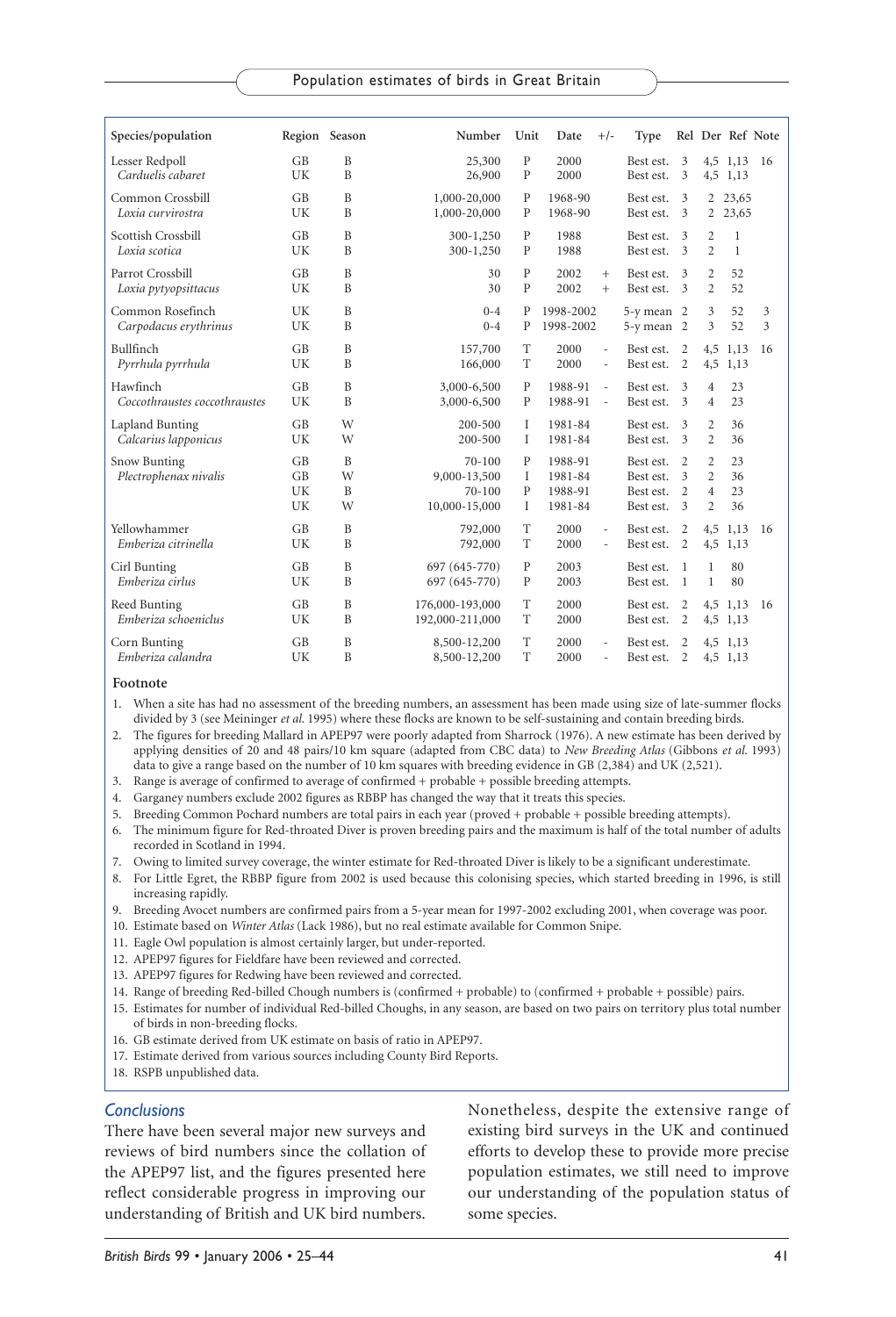One of the key outcomes of this type of review exercise is to identify gaps in our knowledge. Such gaps may relate to the quality of existing information (including estimate 'age') as well as where estimates are completely lacking. There are a few species for which we have no population estimate at all. For example, Little Gull *Larus minutus* was excluded from the list because previous estimates (e.g. Lack 1986) were based on a small part of the population and are unsuitable for extrapolation; in our opinion, this species lacks a British or UK population estimate. There are a number of species for which the existing estimates are of very poor quality, either due to the nature of the original surveys or because they are now out of date; new surveys are required for these species. Of particular urgency is the need to complete national surveys for non-breeding seaducks, divers and grebes in inshore marine waters to establish baseline estimates. Notwithstanding the poor quality of some of the figures, table 1 includes the best population estimates currently available, and these estimates remain relevant for conservation uses.

Some of the older estimates presented here will be updated when the list is next revised. Several national surveys (including the 2002 Peregrine and 2003 Golden Eagle *Aquila chrysaetos* surveys) have been completed recently, but the results had not been accepted for publication when this list was put together so they have not been used. The GCT/BTO breeding Woodcock *Scolopax rusticola* survey was carried out in 2003 and estimates may also be available for the next list. There are a number of ongoing or new surveys that will also contribute estimates for future revisions. A new BTO-led national survey of non-breeding gulls (WinGS) began in the winter of 2003/04 and will report in 2007, and within WeBS a new survey has been launched, the Dispersed Waterbird Survey, which aims to provide better estimates for widely dispersed non-breeding waterbirds. Ongoing surveys in coastal waters may provide us with better estimates for some of the species that we know occur in large numbers around our coasts but which are not readily surveyed from shore, such as Common Scoter *Melanitta nigra*. The SCARABBS programme identifies possible timings of future national surveys for our rarer breeding birds, based on an annual, six- or 12 year cycle of repeat, e.g. European Nightjar *Caprimulgus europaeus* in 2004, and new estimates may become available for the next list revision. Finally, the BTO has announced that it intends to carry out a new breeding and wintering 'Atlas' survey of Britain & Ireland in 2007–11. This may provide a good opportunity to update many of the population estimates for common birds and may allow much betterquality estimates to be produced for some species that have never been well surveyed.

## *Future compilations*

APEP intends to publish future revisions to the list of GB and UK population estimates every three years. In addition, in collaboration with colleagues in Ireland, it plans to produce a list of estimates for All-Ireland in the near future. There is increasing interest in country-level estimates and APEP is also considering expanding the list to include these.

#### Acknowledgments

APEP acknowledges the data, advice and other assistance provided by the following people and schemes: David Baines (GCT), Andy Brown (EN), Richard Evans (RSPB), Peter Fraser (BBRC), Phil Grice (EN), Ian Johnstone (RSPB), John Marchant (BTO), Ian Mitchell (JNCC), David Newborn (GCT), Mark O'Brien (RSPB), Malcolm Ogilvie (RBBP), Deryk Shaw (Fair Isle Bird Observatory), Alyn Walsh, Sian Whitehead (CCW), The Seabird Group, the Common Birds Census, the Breeding Bird Survey, the Seabird Monitoring Programme, the Wetland Bird Survey, national swan and goose monitoring programmes, the Rare Breeding Birds Panel, County Bird Recorders, the National Gamebag Census, the Raptor Study Groups and other specialist study groups. In particular, we thank all the volunteer and professional bird surveyors who have invested so much effort in collecting the data that underpin the estimates presented in this list.

#### References

(Numbers in square brackets refer to those listed in table 1 under 'Ref')

- [APEP97] Stone, B. H., Sears, J., Cranswick, P.A., Gregory, R. D., Gibbons, D. W., Rehfisch, M. M., Aebischer, N. J., & Reid, J. B. 1997. Population estimates of birds in Britain and in the United Kingdom. *Brit. Birds* 90: 1–22. [1]
- Batten, L.A. 2001. European Honey-buzzard Survey 2000 and 2001: preliminary results and request for further surveys. *Brit. Birds* 94: 143–144. [2]
- Bibby, C. J. 1989.A survey of breeding Wood Warblers *Phylloscopus sibilatrix*, in Britain 1984–85. *Bird Study* 36: 56–72. [3]
- BTO. Unpubl. (from Marchant, J. 2005. Charting success of UK herons. *BTO News* 257: 12–13.) [4]
- BTO,WWT, RSPB, JNCC. *Wetland Bird Survey Annual Reports: Wildfowl and wader counts*. [5]
- Burton, N. H. K., Musgrove, A. J., Rehfisch, M. M., Sutcliffe, A., & Waters, R. 2003. Numbers of wintering gulls in the United Kingdom, Channel Islands and Isle of Man: a review of the 1993 and previous Winter Gull Roost Surveys. *Brit. Birds* 96: 376–401. [6]
- Butler, C. 2002. Breeding parrots in Britain. *Brit. Birds* 95: 345–348. [7]
- Cannings, P. 1999.The Lady Amherst's Pheasant. *Bedfordshire*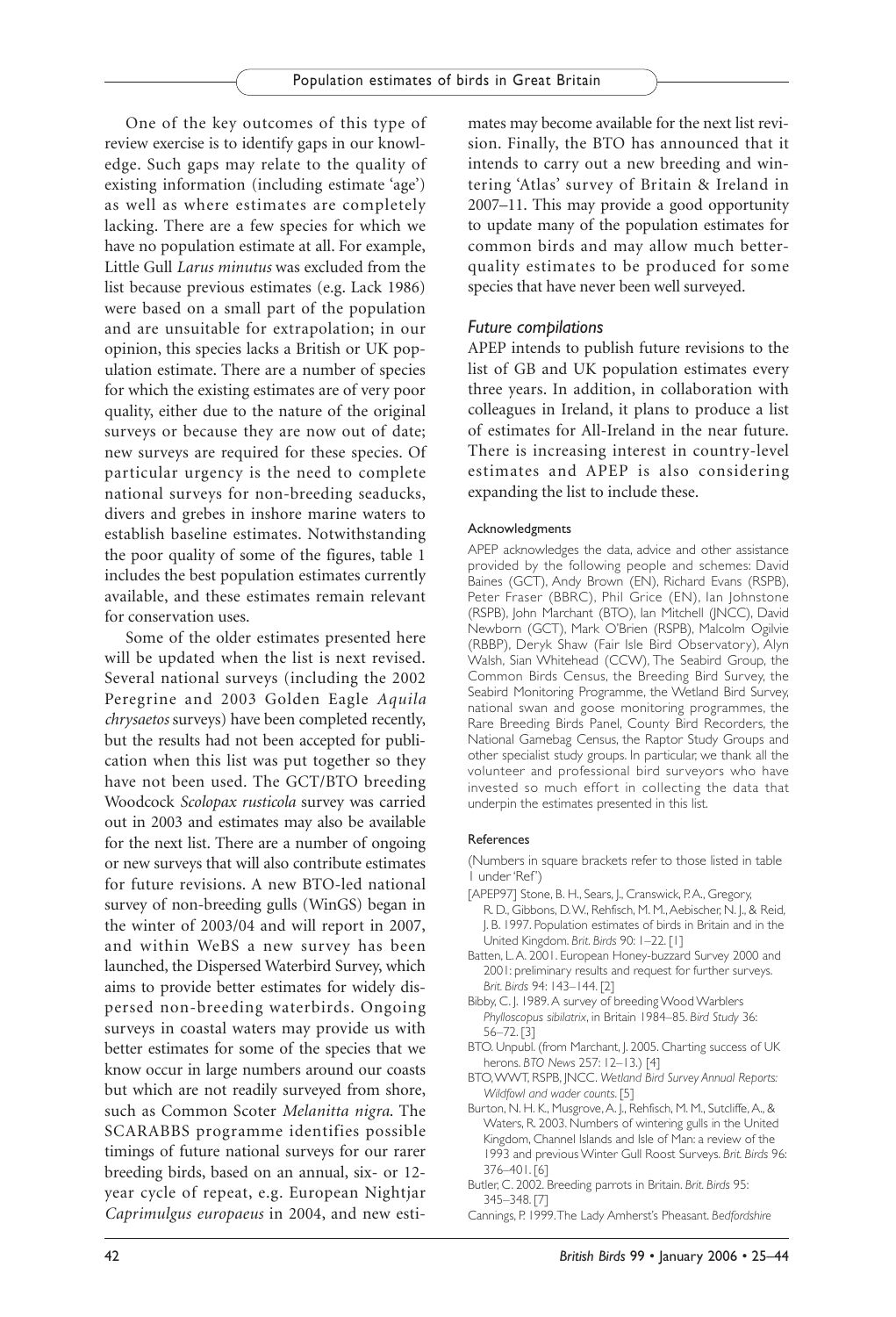*Naturalist* 53: 68–72. [8]

- Cayford, J.T., & Waters, R. J. 1996. Population estimates for waders Charadrii wintering in Great Britain, 1987/88–1991/92. *Biol. Conserv*. 77: 7–17. [9]
- Clements, R. 2001.The Hobby in Britain: a new population estimate. *Brit. Birds* 94: 402–408. [10]
- Cranswick, P.A., Mitchell, C. R., Merne, O. J., Ogilvie, M.A., Kershaw, M., Delany, S. N., MacKay, M., & Lilley, R. 2000. 'Status and distribution of the Greenland population of Barnacle Goose *Branta leucopsis* in Britain and Ireland, 1993 to 1999.'WWT unpubl. report, Slimbridge, UK. [11]
- Crick, H. Q. P., & Ratcliffe, D.A. 1995.The Peregrine *Falco peregrinus* breeding population of the United Kingdom in 1991. *Bird Study* 42: 1–19. [12]
- —, Marchant, J. H., Noble, D. G., Baillie, S. R., Balmer, D. E., Beaven, L. P., Coombes, R. H., Downie, I. S., Freeman, S. N., Joys,A. C., Leech, D. I., Raven, M. J., Robinson, R.A., & Thewlis, R. M. 2004. *Breeding Birds in the Wider Countryside: their conservation status 2003*. BTO Research Report No. 353. BTO,Thetford. [13]

Danielsen, F., Skov, H., & Durinck, J. 1993. Estimates of the wintering population of Red-throated Diver *Gavia stellata* and Black-throated Diver *Gavia arctica* in northwest Europe. *Proc. Nord. Congr. Ornithol*. 7th (1990): 18–24. [14]

- Davies,A. K. 1988.The distribution and status of Mandarin Duck *Aix galericulata* in Britain. *Bird Study* 35: 203–208. [15]
- Delany, S., Greenwood, J. J. D., & Kirby, J. 1992. *National Mute Swan Survey 1990*. Report to JNCC,WWT, Slimbridge. [16]
- Dore, C., & Ellis, P.M. 1994. 'An estimate of the population of Whimbrel *Numenius phaeopus* breeding in Shetland during 1989–1992 and a comparison with previous estimates.' RSPB, unpublished report. [17]
- Evans, R. J. 2000.Winter Slavonian Grebes in coastal waters of Britain and Ireland. *Brit. Birds* 93: 218–226. [18]
- Fair Isle Bird Observatory Trust. Annual Reports. [19]
- Finney, S. K., & Jardine, D. C. 2003.The distribution and status of the Red-billed Chough in Scotland in 2002. *Scot. Birds* 24: 11–17. [20]
- Fox,A. D. 1988. Breeding status of the Gadwall in Britain and Ireland. *Brit. Birds* 81: 51–66. [21]
- Gibbons, D.W., & Wotton, S. 1996.The Dartford Warbler in the United Kingdom in 1994. *Brit. Birds* 89: 203–212. [22]
- —, Reid, J. B., & Chapman, R.A. 1993. *The New Atlas of Breeding Birds in Britain and Ireland: 1988–1991*. Poyser, London. [23]
- —, Bainbridge, I. P., Mudge, G. P.,Tharme,A. P., & Ellis, P. M. 1997. The status and distribution of the Red-throated Diver *Gavia stellata* in Britain in 1994. *Bird Study* 44: 194–205. [24]
- Gilbert, G. 2002.The status and habitat of Spotted Crakes *Porzana porzana* in Britain in 1999. *Bird Study* 49: 79–86. [25]
- Green, R. E. 1996. Status of the Golden Eagle in Britain in 1992. *Bird Study* 43: 20–27. [26]
- & Gibbons, D.W. 2000.The status of the Corncrake *Crex crex* in Britain in 1998. *Bird Study* 47: 129–137. [27]
- Greenwood, J. J. D., Delany, S., & Kirby, J. S. 1994.A method of estimating Mute Swan breeding populations in Great Britain in three years. In: *Proceedings of the 12th International Conference of IBCC & EOAC, Noordwijkerhout,The Netherlands*: 533–542.Voorburg/Heerlen & SOVON, Beek-Ubbergen. [28]
- Gregory, R. D., Carter, S. P., & Baillie, S. R. 1997.Abundance, distribution and habitat use of breeding Goosanders *Mergus merganser* and Red-breasted Mergansers *Mergus serrator* on British rivers. *Bird Study* 44: 1–12. [29]
- —,Wilkinson, N. I., Noble, D. G., Robinson, J. A., Brown, A. F., Hughes, J., Procter, D.A., Gibbons, D.W., & Galbraith, C.A. 2002.The population status of birds in the United Kingdom, Channel Islands and Isle of Man: an analysis of conservation concern 2002–2007. *Brit. Birds* 95: 410–448.
- Hancock, M. H., Gibbons, D. W., & Thompson, P. S. 1997. The status of the breeding Greenshank *Tringa nebularia* in the United Kingdom in 1995. *Bird Study* 44: 290–302. [30]
- —, Baines, D., Gibbons, D., Etheridge, B., & Shepherd, M. 1999.

Status of male Black Grouse *Tetrao tetrix* in Britain in 1995–96. *Bird Study* 46: 1–15. [31]

- Heath, M. F., & Evans, M. I. (eds.) 2000. *Important Bird Areas in Europe: priority sites for conservation*. 2 vols. BirdLife International (BirdLife Conservation Series No. 8), Cambridge.
- Hudson, P.J. 1992. Grouse in space and time: the population biology of a managed gamebird. Game Conservancy Trust, Fordingbridge.
- Hughes, B. 1996. *The feasibility of control measures for North American Ruddy Ducks* Oxyura jamaicensis *in the United Kingdom*.WWT report to Defra. [32]
- JNCC. 1999. *The Birds Directive: selection guidelines for Special Protection Areas*. JNCC, Peterborough.
- Kershaw, M., & Cranswick, P.A. 2003. Numbers of wintering waterbirds in Great Britain, 1994/95–1998/99: I.Wildfowl and selected waterbirds. *Biol. Conserv*. 111: 91–104. [33]
- Kirby, J. S., & Mitchell, C. 1993. Distribution and status of wintering Shovelers *Anas clypeata* in Great Britain. *Bird Study* 40: 170–180. [34]
- —, Evans, R. J., & Fox,A. D. 1993. *Wintering seaducks in Britain and Ireland: populations, threats, conservation and research priorities*.Aquatic Conservation: Marine and Freshwater Ecosystems. [35]
- Lack, P. 1986. *The Atlas of Wintering Birds in Britain and Ireland*. Poyser, Calton. [36]
- Langston, R. H. W., Smith, T., Brown, A. F., & Gregory, R. D. In press.The status of breeding Twite *Carduelis flavirostris* in the UK. *Bird Study*. [37]
- Lloyd, C.,Tasker, M. L., & Partridge, K. 1991. *The Status of Seabirds in Britain and Ireland*. Poyser, London.
- Marchant, J. H., & Gregory, R. D. 1999. Numbers of nesting Rooks *Corvus frugilegus* in the United Kingdom in 1996. *Bird Study* 46: 258–273. [38]
- Meininger, P. L., Schekkerman, H., & van Roomen, M. W. J. 1995. Populatieschattingen en 1%-normen van in Nederland voor-komende watervogelsoorten: voorstellen voor standaardisatie. *Limosa* 68: 41–48.
- Merne, O. J., Boertmann, D., Boyd, H., Mitchell, C., Ó Briain, M., Reed,A., & Sigfusson,A. 1999. Light-bellied Brent Goose *Branta bernicla hrota*: Canada. In: Madsen, J., Cracknell, G. & Fox,A. D. (eds.), *Goose populations of the Western Palearctic: a review of status and distribution*: 298–311.Wetlands International Publication No. 48, NERI, Denmark. [39]
- Mitchell, C., Patterson, D., Boyer, P., Cunningham, P., McDonald, R., Meek, E., Okill, J. D., & Symonds, F. 2000.The summer status and distribution of Greylag Geese in north and west Scotland. *Scot. Birds* 21: 69–77. [40]
- Mitchell, P. I., Newton, S. F., Ratcliffe, N., & Dunn, T. E. 2004. *Seabird populations of Britain and Ireland*. Poyser, London. [41]
- Moore,A. 2004. Choughs in the Isle of Man in 2002, the year of the international census. *Peregrine* 8: 338–343. [42]
- Morris,A., Burges, D., Fuller, R. J., Evans,A. D., & Smith, K.W. 1994.The status and distribution of Nightjars *Caprimulgus europaeus* in Britain in 1992. *Bird Study* 41: 181–191. [43]
- Musgrove,A. J. 2002.The non-breeding status of the Little Egret in Britain. *Brit. Birds* 95: 62–80. [44]
- NCC. 1989. *Guidelines for selection of biological SSSIs*. NCC, Peterborough
- Newton, I. 1986. *The Sparrowhawk*. Poyser, Calton. [45]
- O'Brien, M. 2005. Estimating the number of farmland waders breeding in the United Kingdom. In:Thorup, O. (ed.), Breeding waders in Europe 2000. *International Wader Studies* 14, IWSG, UK. [46]
- Ogilvie, M.A. 2003. European Honey-buzzards in the UK correction to breeding totals. *Brit. Birds* 96: 145. [47]
- & the Rare Breeding Birds Panel. 2000a. Non-native birds breeding in the United Kingdom in 1998. *Brit. Birds* 93: 428–433. [48]
- & 2000b. Rare breeding birds in the United Kingdom in 1998. *Brit. Birds* 93: 358–393. [49]